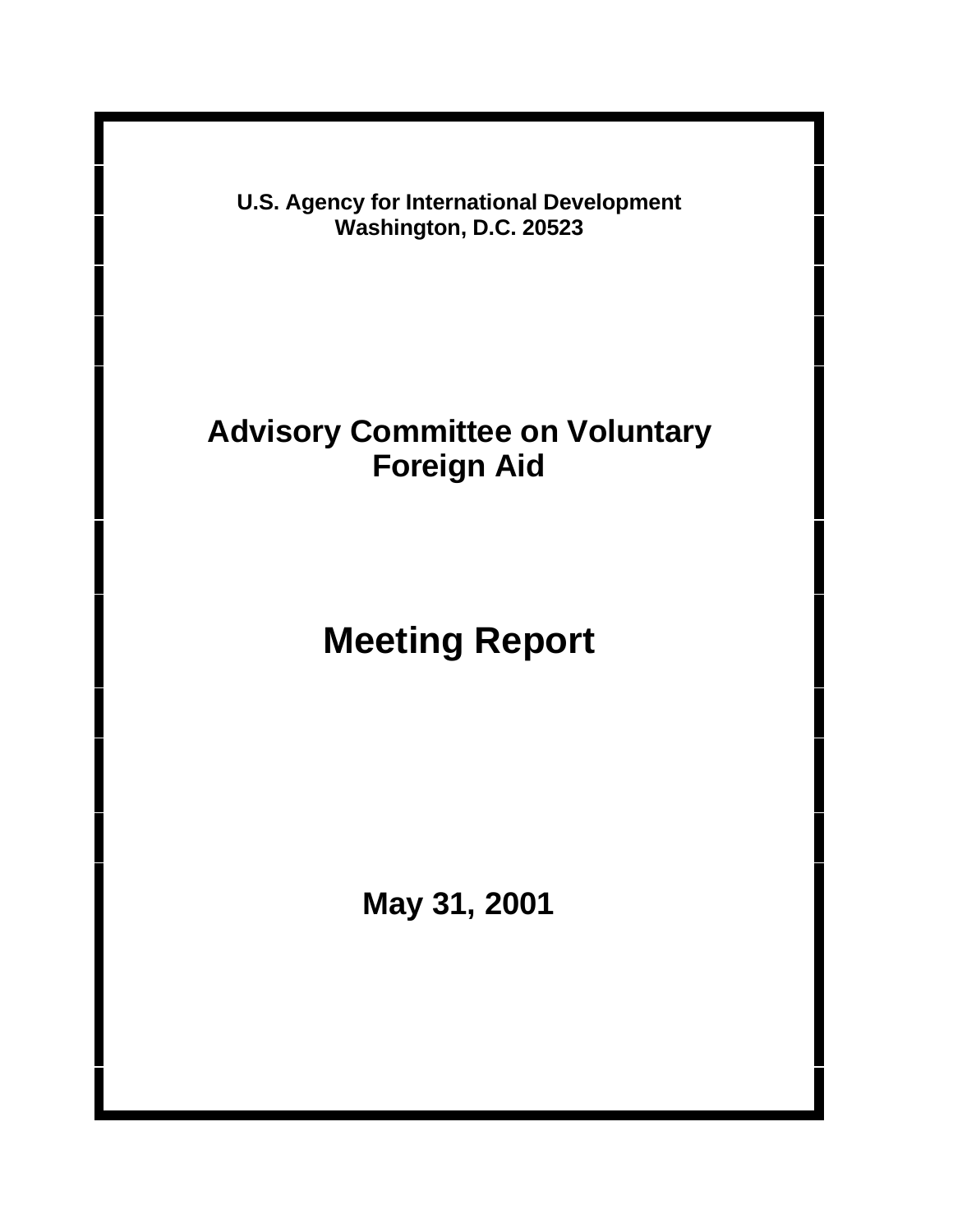## **Advisory Committee on Voluntary Foreign Aid**

**PUBLIC MEETING**

**May 31, 2001**

**"Development Cooperation in the New Global Context"**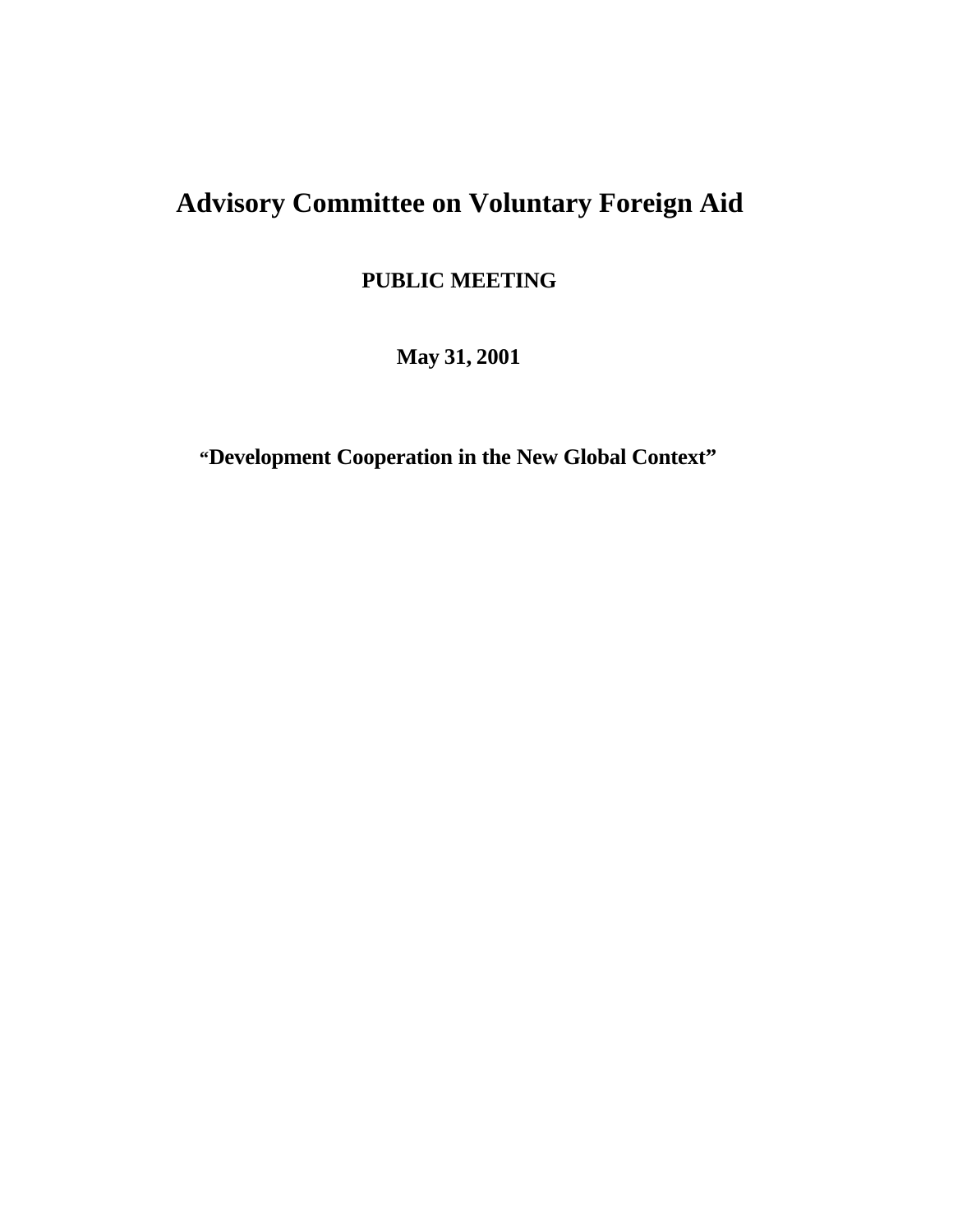### **ADVISORY COMMITTEE ON VOLUNTARY FOREIGN AID**

### **PUBLIC MEETING**

## **May 31, 2001**

## **"Development Cooperation in the New Global Context"**

#### **Contents**

| <b>Welcome and Introduction</b>                                                                                |              |
|----------------------------------------------------------------------------------------------------------------|--------------|
| <b>Keynote Address: "USAID's New Approach to Development"</b><br><b>Andrew S. Natsios, USAID Administrator</b> | $\mathbf{1}$ |
| <b>Questions and Answers</b>                                                                                   | 4            |
| <b>Plenary Panel: Alliance Building</b>                                                                        |              |
| <b>USAID's Global Development Alliance</b>                                                                     | 5            |
| <b>Lessons and Strategies from Public-Private Partnerships</b>                                                 | 6            |
| <b>Concurrent Breakout Sessions: USAID's Three New Program Pillars</b>                                         | 7            |
| <b>Economic Growth and Agriculture</b>                                                                         | 7            |
| <b>Global Health</b>                                                                                           | 12           |
| <b>Conflict Prevention and Developmental Relief</b>                                                            | 16           |
| <b>Plenary Session: Reports from Breakout Groups</b>                                                           |              |
| <b>Global Health</b>                                                                                           | 18           |
| <b>Economic Growth and Agriculture</b>                                                                         |              |
| <b>Conflict Prevention and Developmental Relief</b>                                                            | 20           |
| <b>Final Words on GDA</b>                                                                                      | 21           |
| <b>Annex 1: Meeting Agenda</b>                                                                                 | 23           |
| <b>Annex 2: USAID Administrator's Speech</b>                                                                   | 25           |
| <b>Annex 3: ACVFA Information</b>                                                                              | 32           |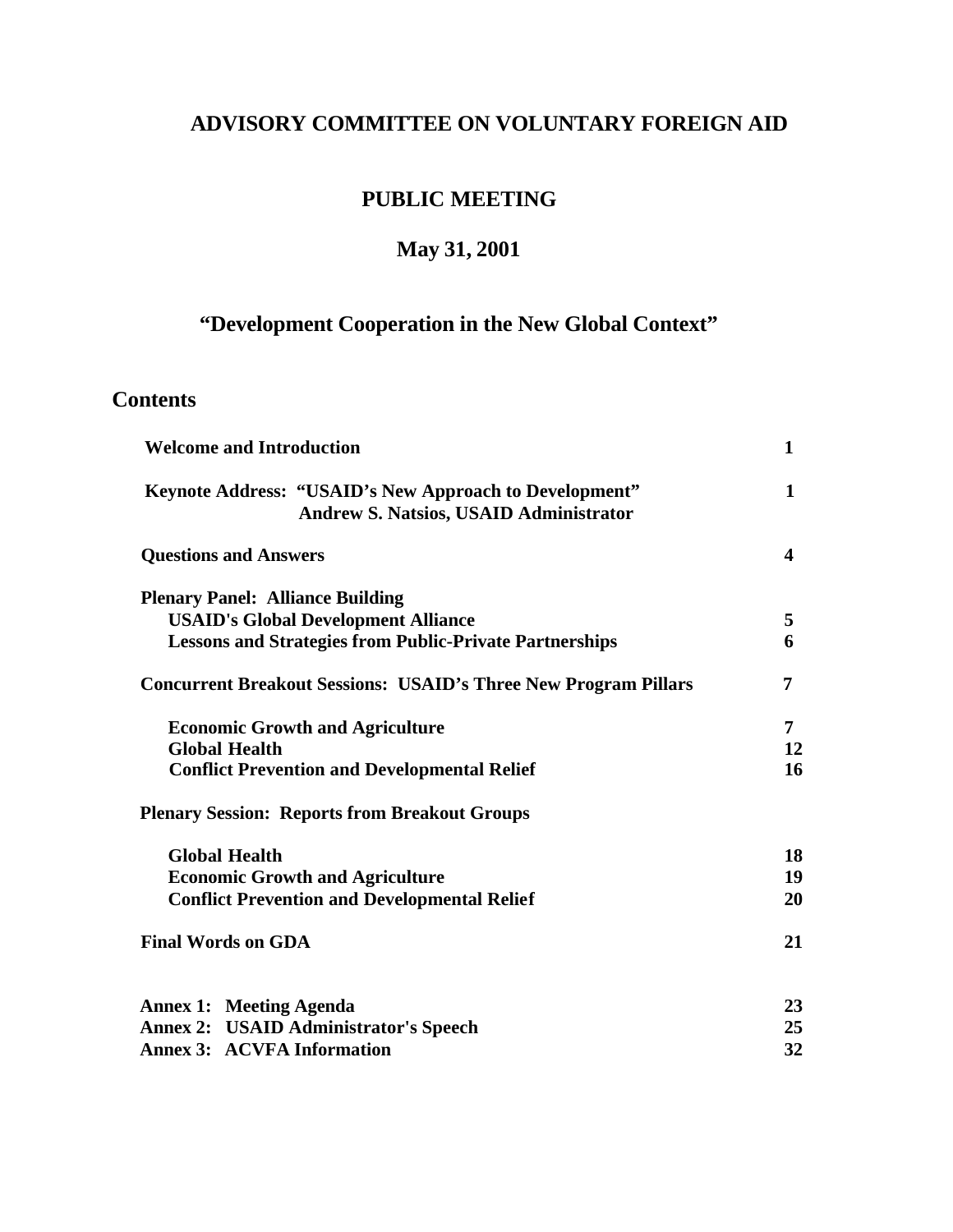#### **ADVISORY COMMITTEE ON VOLUNTARY FOREIGN AID**

#### **PUBLIC MEETING**

#### **May 31, 2001**

#### **DEVELOPMENT COOPERATION IN THE NEW GLOBAL CONTEXT**

#### **Welcome and Introduction, William S. Reese, ACVFA Chair**

William S. Reese, ACVFA Chair, welcomed the ACVFA members, U.S. Agency for International Development (USAID) staff, and meeting participants. He mentioned that he was just back from meeting with Japanese colleagues at the Common Agenda Round Table (CART) in Honolulu, where the two largest world economies were discussing the US-Japan common agenda. The Honolulu meeting underscores that history is not static. The ACVFA was formed on March 3, 1941, pre-World War II, and 60 years later one of its members was involved with US-Japan collaboration on development worldwide.

Mr. Reese referred to this quarterly meeting of the ACVFA as a special occasion, a "debut" for Andrew S. Natsios, the newly appointed USAID Administrator. Mr. Natsios originally came to USAID in the late 1980s, and now returns to provide top leadership to old and new challenges as mandated by President Bush. His appointment signifies a new partnership with the State Department. He noted that Mr. Natsios, a man familiar with war zones and poverty zones, returned the previous day from a trip to Africa with Secretary of State Colin Powell. Mr. Reese stressed that ACVFA pledges its honest and candid advice and a "forum in the sunshine" for discussion of international development that will have a real impact on people.

The focus of the general meeting was alliance building, with special attention given to USAID's Global Development Alliance (GDA). Concurrent breakout sessions centered on three of USAID's new Program Pillars: economic growth and agriculture, global health, and conflict prevention and developmental relief. The meeting agenda is attached.

#### **Keynote Address:** *"USAID's New Approach to Development***,***"* **Andrew S. Natsios, USAID Administrator**

Mr. Natsios opened his address by saying how happy he was to be speaking with the members of ACVFA and the public. He noted the reasons for his enthusiasm.

• The Administrator of USAID was the only job he wanted in the new Administration.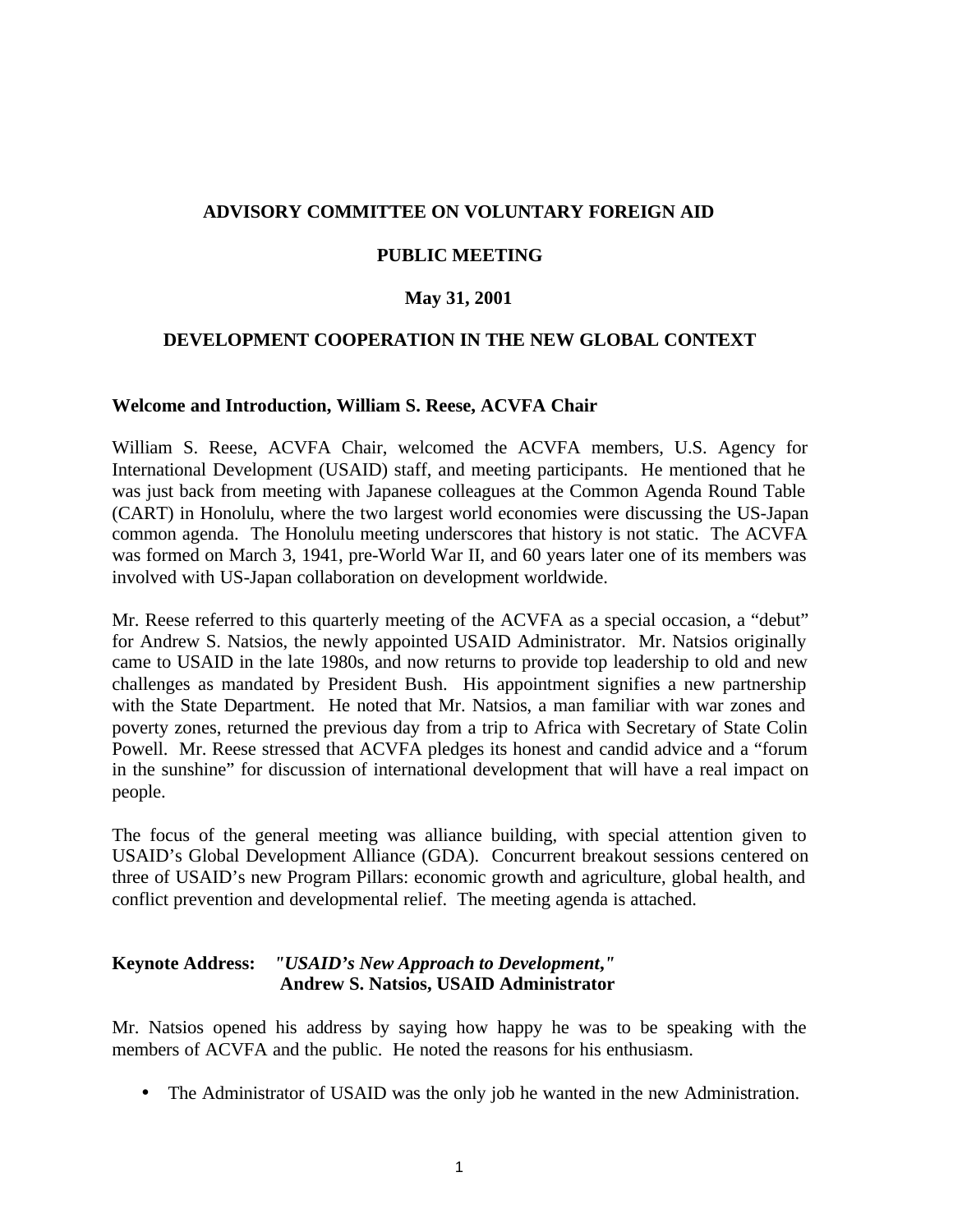- One of his heroes in American life is Colin Powell, and he anticipates that he will be a great Secretary of State in the tradition of George Marshall. Mr. Natsios spoke of his recent trip to Africa with Secretary Powell, conditions in the Sudan, and the Secretary's speech at the University of Witswatersrand in South Africa, which laid out the vision for American development/humanitarian policy in Africa.
- President Bush's commitment, particularly in terms of combating atrocities, famine in the Sudan, and the HIV/AIDS pandemic. These issues have been of great importance to Mr. Natsios for more than a decade.
- The important role of ACVFA in advising senior members of the administration on the views of the nonprofit sector. One of Mr. Natsios' responsibilities as an Assistant Administrator of USAID during the first Bush Administration was to staff the Advisory Committee; thus he is very familiar with ACVFA's work.

Mr. Natsios stressed that the areas of budget, finance and management - and particularly finance - were of key interest to him, particularly finance. USAID financial data is not complete because the coding of expenditures, set up to meet the accounting requirements of various constituencies, has not been standardized; however, the Agency is working on a unified system. Based on current data, one-third of USAID expenditures goes to Americanbased NGOs, and another third to the broader category of non-profits, including indigenous NGOs, universities, and other organizations such as labor unions and cooperatives. Mr. Natsios reaffirmed the importance of the non-profit sector to him and to USAID.

Mr. Natsios described two starkly contrasting characteristics of the post-Cold War world:

- **Globalization**, defined as the intersection of national and global economies. This provides more open international trading and financial systems, which should provide greater wealth and opportunities for all.
- **Conflict** in the form of failing states and civil unrest. Two-thirds of the 75 countries in which USAID has missions had major conflicts or civil wars in the past five years. The economic and political damage because of such conflict is vast, infrastructure is destroyed, and often the educated citizens of a country - those who are most mobile exit, and don't return.

He next introduced USAID's Four Pillars, which had their origin in the Four Points in President Truman's second inaugural address. The reason for reviving the notion of Four Pillars is twofold: 1) to help describe better what USAID does, and 2) to provide a structure for reorganizing USAID's budget/finance and programming systems. The Four Pillars are:

- **Global Health**. This pillar will encompass HIV/AIDS, infectious diseases, women's reproductive health, child survival, nutrition, public health, and water and sanitation.
- **Economic Growth and Agriculture** . Economic growth is essential for eliminating poverty. Although some have argued (such as Georgetown University professor and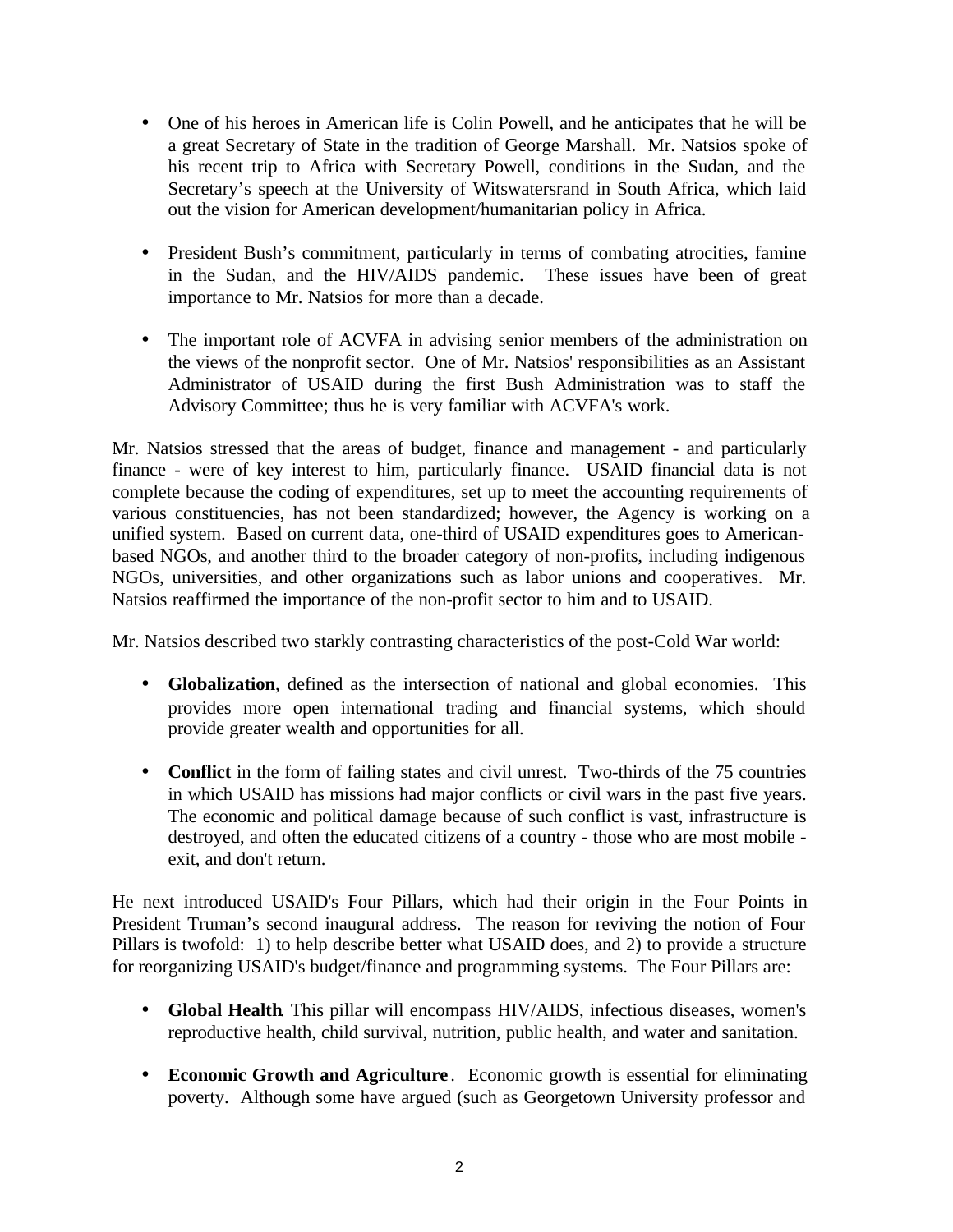former USAID Deputy Administrator Carol Lancaster has) that global economic growth should be turned over to the World Bank, the Bank is a lending institution with a development mission different from that of USAID. Officials of developing countries that want to enter the global trading system to bring more wealth into their countries need training on how to do it. Training is a function particularly suited to USAID. Mr. Natsios emphasized that an integral component of this pillar will be agricultural development and rural investment, without which countries cannot address food security, hunger and malnutrition.

- **Conflict Prevention and Developmental Relief**. Programs must be designed so that the potential for conflict in a country is taken into account long before conflict erupts. An imbalance of resources between areas within a country may create the conditions for conflict between haves and have-nots. Development workers - USAID and NGOs - should view development activities as conflict prevention mechanisms. For example, investing in water resources in countries of the Mideast can help to ameliorate a source of conflict. Development initiatives can be included in relief programs, even to a certain extent in programs funded by cash grants from the Office of Foreign Disaster Assistance (OFDA).
- **Global Development Alliance (GDA)**. This pillar cuts across the other three, and is a vehicle for treating USAID as a sort of venture capital fund. While USAID will not do everything a venture capital fund does, the Agency will be more open to small investments for innovative ideas that may carry some risk. For example, Hernando DeSoto's groundbreaking work in Peru was started with a small investment from the USAID Mission. DeSoto's approach has spread to other countries, such as Egypt, that want to consider changes in their regulatory systems. Through the GDA, USAID will focus more attention public-private alliances, systematizing the approach throughout the Agency and bringing it to a larger scale.

Mr. Natsios discussed the need for the American public to understand development work. The development community's use of arcane terminology such as "sustainable development," which is understood only by USAID staff, NGOs, and UN agencies, is an impediment to meeting that goal. The four pillars provide a simpler and clearer framework for describing what USAID does in a way that people can understand and remember.

In conclusion, Mr. Natsios said that he plans to focus on improving USAID's central management systems – procurement, personnel, finance and information systems. This presents a considerable challenge, because these systems must respond to various interests that may not be able to be reconciled.

Finally, Mr. Natsios reiterated his belief that the President and Secretary of State are very supportive of USAID's work. While there is an inherent tension between the State Department and USAID because of the different perspectives and timeframes of foreign policy and foreign assistance, the overall relationship is collegial and positive. Given this support, the outlook for development over the next three-to-four years is optimistic.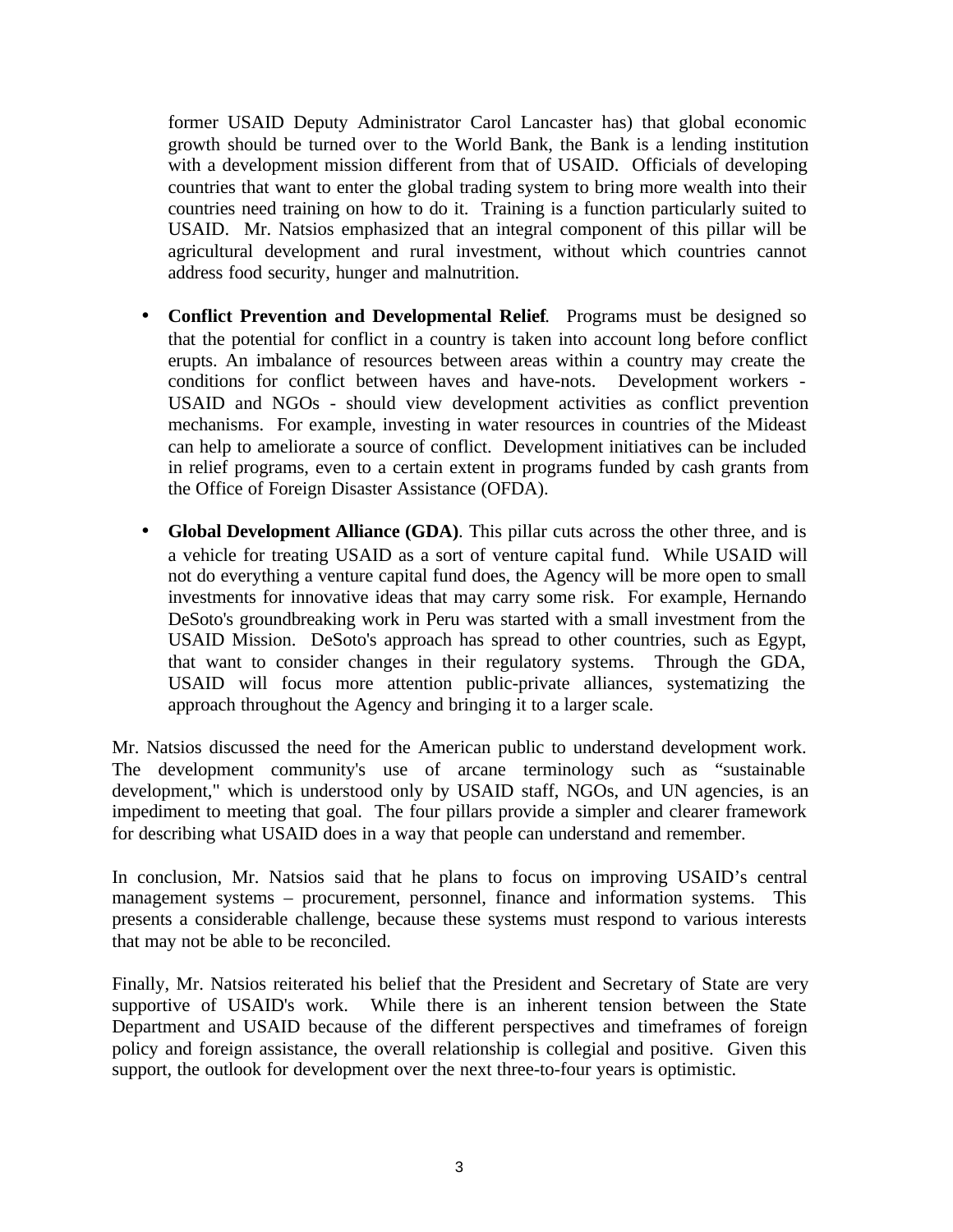#### **Questions and Answers**

ACVFA member **Herschelle Challenor** noted that in testimony before Congress, Mr. Natsios spoke about energy needs in Africa and some parts of Asia. She inquired whether USAID would involve the major U.S. and global energy corporations in addressing energy needs in developing countries.

**Administrator Natsios** responded that rural electric development is vital. USAID already sends representatives from the energy sector to developing nations, and he will continue to involve them. The United States has a 100-year history of rural electrification, and it only makes sense for developing countries to learn from our lessons.

ACVFA member **Ted Weihe** addressed the issue of selecting senior leadership and asked about the amount of control the Administrator would have over the selection of his senior staff.

**Administrator Natsios** reported that the White House is exercising oversight with attention to qualifications as well as to political affiliation, but he has been given latitude to choose his own staff. Five Assistant Administrator candidates are going through the security clearance process and will be named as soon as that is complete. His choices will be based on obtaining a cross-section of skills, with an emphasis on management capability and ideas.

ACVFA member **Jane Pratt** wished Mr. Natsios success with the exciting agenda he described, and inquired how much flexibility he expected to have in allocating budgetary funds and in securing the additional resources necessary to achieve his goals.

**Administrator Natsios** noted that the multitude of congressional earmarks and directives (there are 243 soft earmarks) create a management problem. They restrict the flexibility of USAID mission staff who know best where funds need to be allocated to address the development problems in their respective countries. Another problem is posed by long-term contracts that tie up funds and limit flexibility. Synchronizing USAID's budgeting system and organizational structure will help to some extent in addressing these issues.

**Michael Deegan** of ACDI/VOCA raised the issue of "stovepiping" and asked whether the Administrator would use a systems approach or "management units."

**Administrator Natsios** plans to make changes within the first year, focusing on getting the work done rather than instrumentalities. The systems to need to be changed and incentives realigned with objectives. He cited his work at the Boston "Big Dig" project as an example of how to best use an incentive system to cut costs and safety hazards. Mr. Natsios asked for feedback from the NGO community on how to change the systems and build in incentives.

The text of Mr. Natsios' remarks can be found in Annex 2.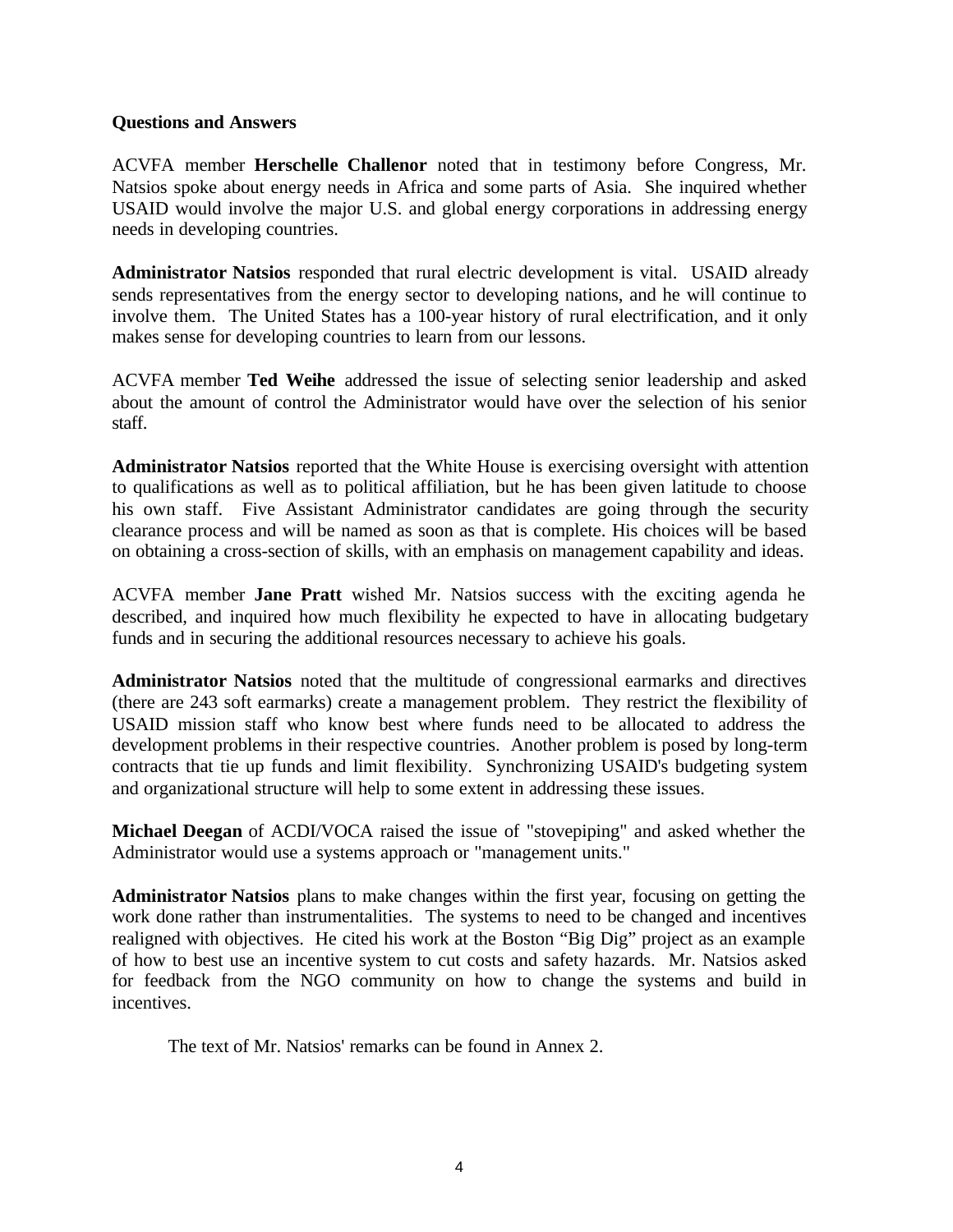#### **Plenary Panel: Alliance Building**

Mr. Reese invited the morning panelists to the table and introduced each one: **Linda Morse**, Acting Assistant Administrator, Europe and Eurasia, USAID; **John Costello**, President, Citizens Network for Foreign Affairs (CNFA); and **Kevin Quigley**, Executive Director, Global Alliance, International Youth Foundation (IYF).

#### **USAID's Global Development Alliance: Business Model for the 21st Century Linda Morse**

Ms. Morse said that the Alliance was announced on May 10, 2001, and the initiative is still in its infancy. It is a work in progress that will be informed by input from USAID's partners before decisions are made about what it will be, how it will be structured, and how it will operate. GDA is meant to be USAID's business model for the  $21<sup>st</sup>$  Century and has been presented as a new approach by Administrator Natsios and Secretary Powell in their testimony before Congress. Its focus is on partnerships among the multiple kinds of institutions working in development. While USAID has utilized partnerships in the past, the difference is in seeking full partnerships with old partners, as well as bringing new partners to the table. USAID hopes to act as a catalyst, synthesizer and integrator of the new resources made available for development through the GDA. The GDA will be a vehicle for leveraging large funds with small amounts of money and for stimulating innovation and new ideas by promoting use of seed capital by USAID for risky ventures.

#### **Why create a Global Development Alliance?**

- Globalization is a characteristic of today's changing world, and USAID is no longer the principal player.
- More money for development work can be brought to the table through partnerships, particularly through partnerships with the private sector.
- Alliances among different organizations will stimulate new ideas and innovation.
- GDA can act as a wedge into USAID's management systems reform.
- Alliances can be a vehicle for creating awareness of foreign assistance among new constituencies.

#### **What does USAID have to offer the alliances?**

- A strong country presence.
- Technical expertise in a variety of specialties.
- The influence of the US government in dialogue on policy and management reform in host countries.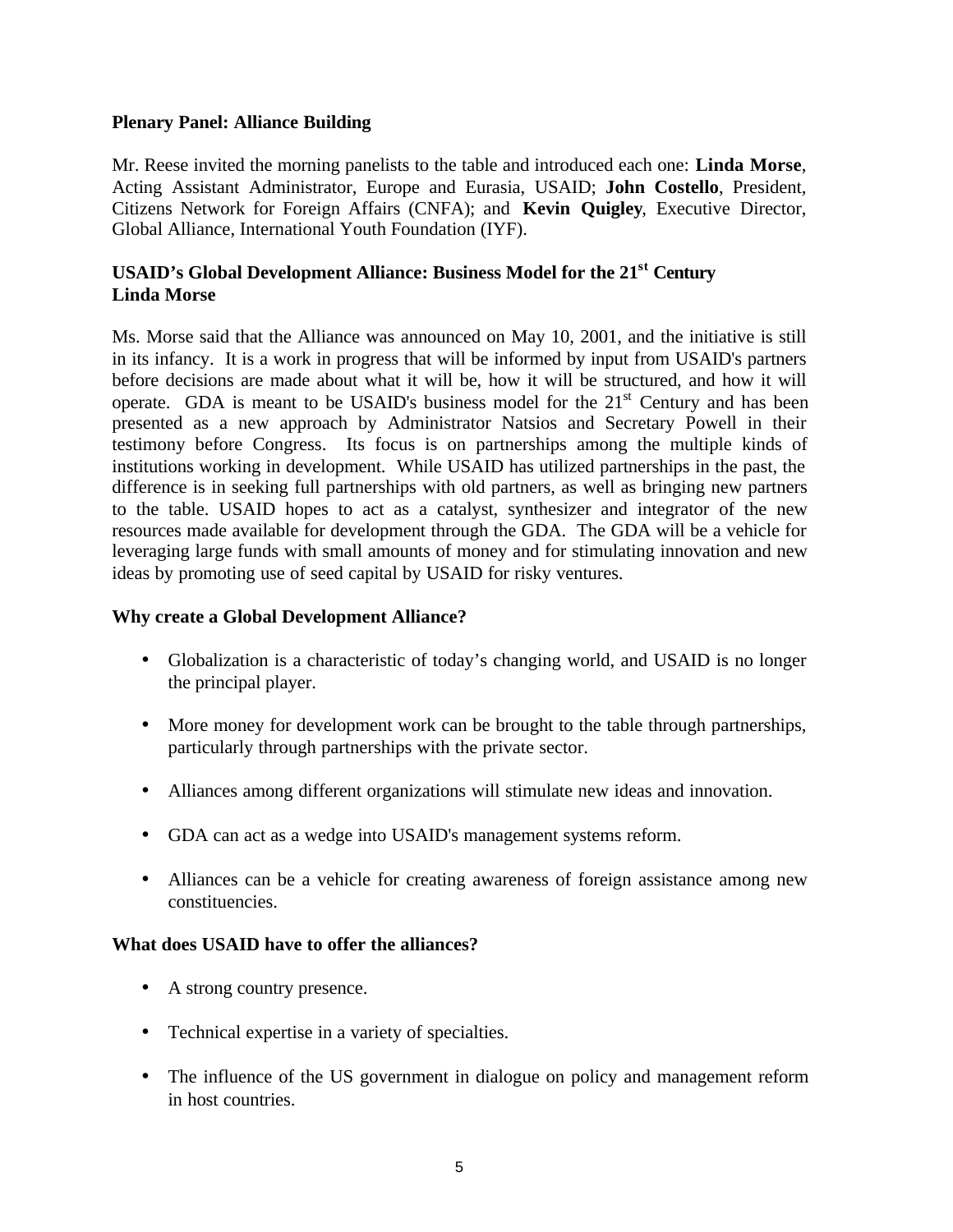• Seed funds of \$160 million for activities over a period of 2-3 years, specifically \$110 million in development assistance, \$25 million in health, \$25 million in conflict/developmental relief. This funding is still to be approved by Congress.

#### **Where do we go from here?**

- There will be meetings to bring in partners, such as corporations and NGOs, and to talk about opportunities for alliances. Knowing that alliances take a long time to build, it is expected that 2-3 large alliances may be developed within the first year, with smaller amounts of money for Mission-related alliances. Although the alliance approach will permeate all of USAID's programming, it will not replace public sector activities, nor mean that everything will be done in the form of an alliance.
- GDA is launching an interactive website in mid-June; participants are encouraged to access the site and to continue sending comments and ideas about the GDA to USAID staff.

#### **Building Successful Alliances: Lessons and Strategies from Public-Private Partnerships John Costello and Kevin Quigley**

Mr. Costello discussed strategic alliances between the public and private sectors, and noted the importance of the capital, expertise and know-how brought to these partnerships by the private sector. Four-fifths of the world's population in emerging economies is in agriculture. Over the past eight years in the countries of the former Soviet Union, USAID has invested \$80 million in agribusiness partnerships involving USAID missions, CNFA and the private sector. Since the early 1990s, CNFA has facilitated opportunities for alliances and partnerships among 300 agribusinesses and farm organizations. Mr. Costello cited milk collection stations in the Ukraine and village stores in Moldova as agribusiness partnership best practices that have linked small producers to the cash economy and increased incomes with small initial investments.

He discussed fundamental ground rules for successful public-private partnerships. Alliances must be made between entities that share the same values and goals and have a commitment to solve problems. The best partnerships are rooted in equity and transparency and have constant and open dialogue. Economic empowerment of enterprises and people is necessary and will, in turn, produce results and commitment in the community. Allowing producers to pursue their interests in economic and political ways will have significant impact on the development process.

Mr. Quigley began his presentation by asking the audience to use their imaginations to visualize him as Maria Eitel, Vice President for Corporate Responsibility at NIKE, Inc., and President of the NIKE Foundation, who was originally scheduled to be on the panel.

The Global Alliance, a public-private-not-for-profit initiative that includes NIKE, the Gap, and the World Bank and receives support from a number of universities and foundations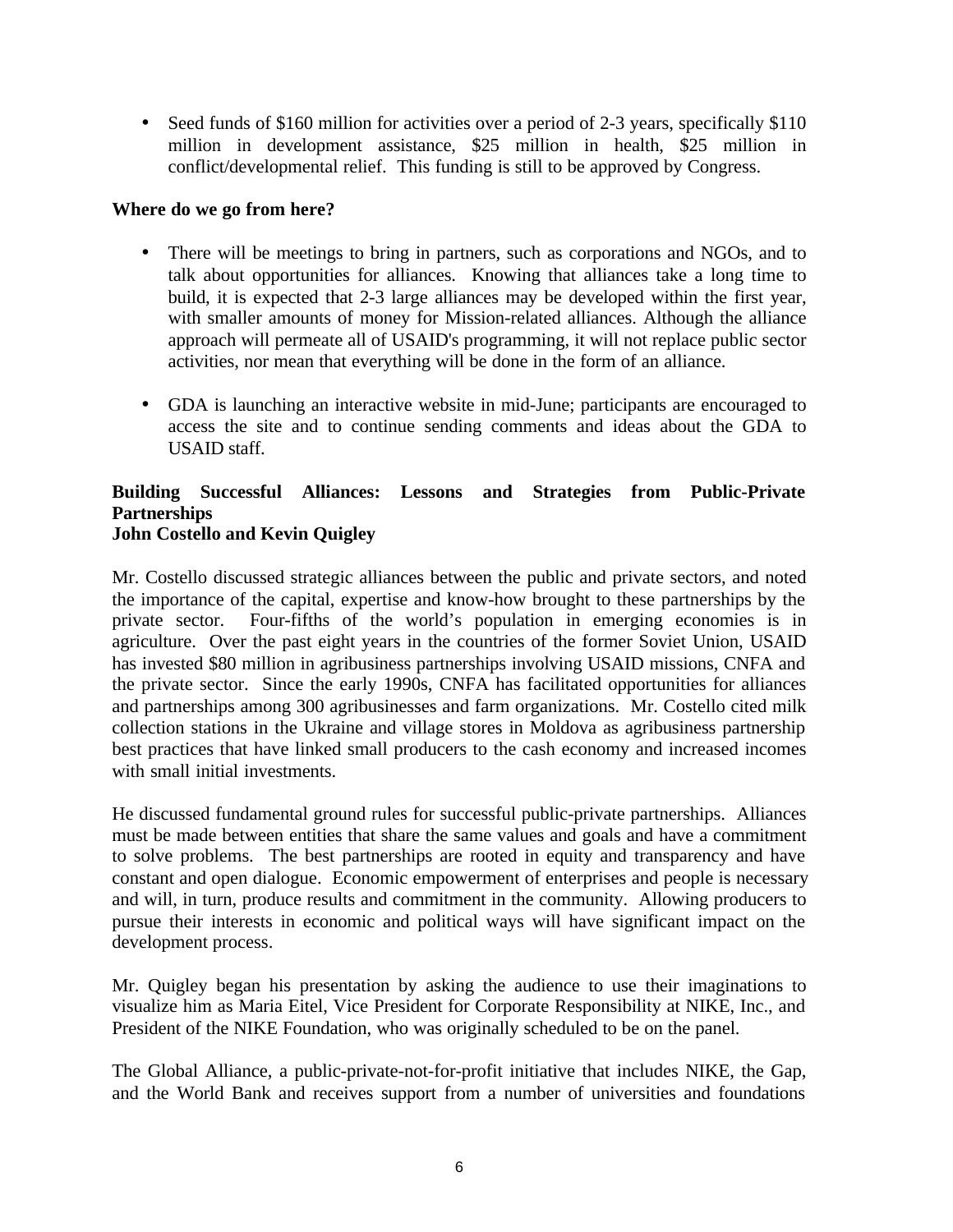including MacArthur Foundation, arose out of the debate over globalization. NIKE was challenged because of working conditions in the overseas factories that produce their goods. NIKE's original response was that they were not culpable because they do not own the manufacturing facilities. Then they developed a code of conduct. Over time, they took a closer look at their code of conduct and decided they needed a new strategy. NIKE encouraged its contract factories to invest in the human development of its workforce defined broadly from factory owners and managers to laborers - to have a positive impact on the lives of its workers both at home and abroad. The company adopted this strategy as a core business concept, but realized it was not their core competency. Thus, NIKE needed partners and identified IYF, with its complementary mission and interests, to work towards improving the prospects of workers inside and outside the workplace, and do it in a transparent way, based on the best participatory development techniques.

Funding for the Global Alliance, launched two years ago, comes out of corporate budgets. The initiative, given a five-year commitment, was fully funded up front. Mr. Quigley noted that it is one of the most active, intensive and results-oriented partnerships in which he has been involved. The initiative is about changing incentives and practices of global manufacturing partners. The key elements in its success are the commitment of the boards of the organizations involved, the relatively long timeframe, and the transparency of all partners. Also critical is the fact that the initiative goes beyond corporate philanthropy and relies on the company's core business resources and is therefore central to the company's business.

Mr. Reese adjourned the panel and requested that, in the interest of time, meeting participants proceed to the breakout sessions.

**Concurrent Breakout Sessions: USAID's Three New Program Pillars (the fourth Program Pillar, USAID's Global Development Alliance, was presented during the Plenary Panel)**

**I. Economic Growth and Agriculture II. Global Health III. Conflict Prevention and Developmental Relief**

#### **Economic Growth and Agriculture**

**Emmy Simmons**, Deputy Assistant Administrator, Center for Economic Growth and Agriculture, USAID **Peter Reiling**, President, Technoserve, Inc., ACVFA Member **John Flynn**, Managing Director for Agriculture, Winrock International (WI)

Peter Reiling, convenor, posed three questions as a framework for the session:

• How are other groups creatively using alliances with the private sector to foster economic growth?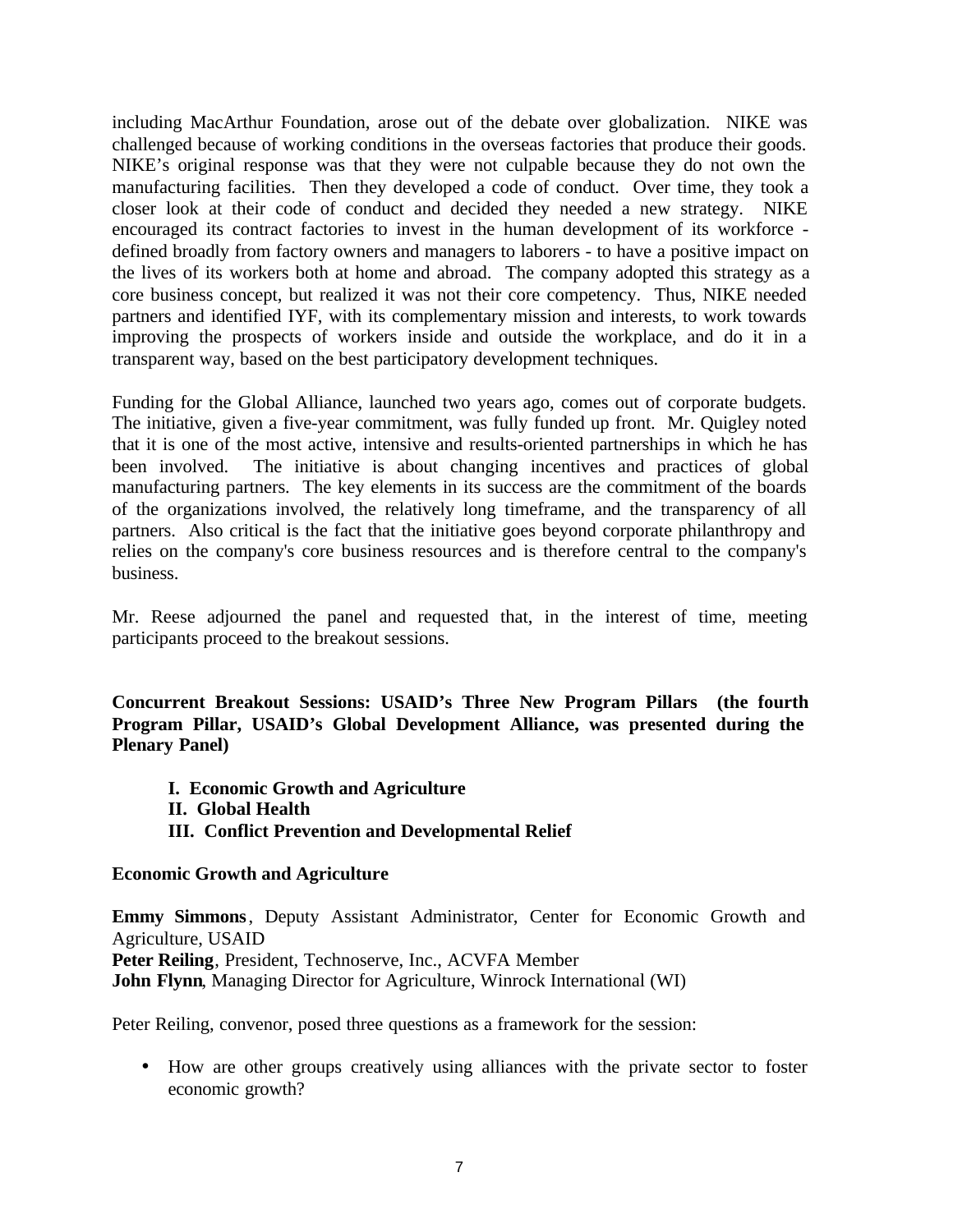- What role could USAID best play to facilitate such alliances and is USAID equipped to play it?
- Is the PVO/NGO community equipped to participate effectively in such alliances?

Ms. Simmons began by saying that \$3.4 billion of USAID funding each year has been budgeted for Economic Growth and Agriculture in Egypt and Africa. Of this, some \$300 million is programmed for agriculture. The largest recipient of the agriculture funds, however, is Egypt, with less than \$100 million dedicated to Africa.

Ms. Simmons just returned from the mid-term meeting of the Consultative Group on International Agricultural Research (CGIAR) in South Africa. CGIAR is an alliance of private foundations, governments and international organizations, such as the World Bank, that was formally organized in 1971. It has no formal rules of governance, yet it represents one of the finest examples of "a global development alliance" and has a 30-year history. It accounts for \$350 million in agricultural research on crops and the environment.

Many people ask why CGIAR is still needed. Both Monsanto's and Brazil's agricultural research budgets are much greater than that of CGIAR. The global supply of food is enough to feed the world. However, at the same time, many countries have declining agricultural research funds. And more than 800 million people worldwide go hungry. At least 1.2 billion people have less than \$1.00 per day to feed themselves. It is estimated that 2 billion people will be added to the world's population in the next 20 years, and 97% of them will be in developing countries.

The following are issues affecting CGIAR:

- The need for new partners from the private sector. While new funding is needed, there is a fear that corporate funding might undercut the public nature of the research being carried out.
- There is a persona problem to be overcome. The public does not understand what CGIAR is or does.
- New issues such as biotechnology are exciting, yet divisive, forces in the field. Agriculture is at the cusp of moving into a new level of productivity. Public sentiment in Europe has made biotechnology a monster. Ownership of biotechnology is a stumbling point. Donors could, however, fund the system's gene banks - biodiversity resources - with public funding, ensuring that the collections of genetic materials for world food will be conserved and widely available.
- NGOs are a new constituency of CGIAR. Even though they are stakeholders and do not bring money into the alliance, they want a voice in governance.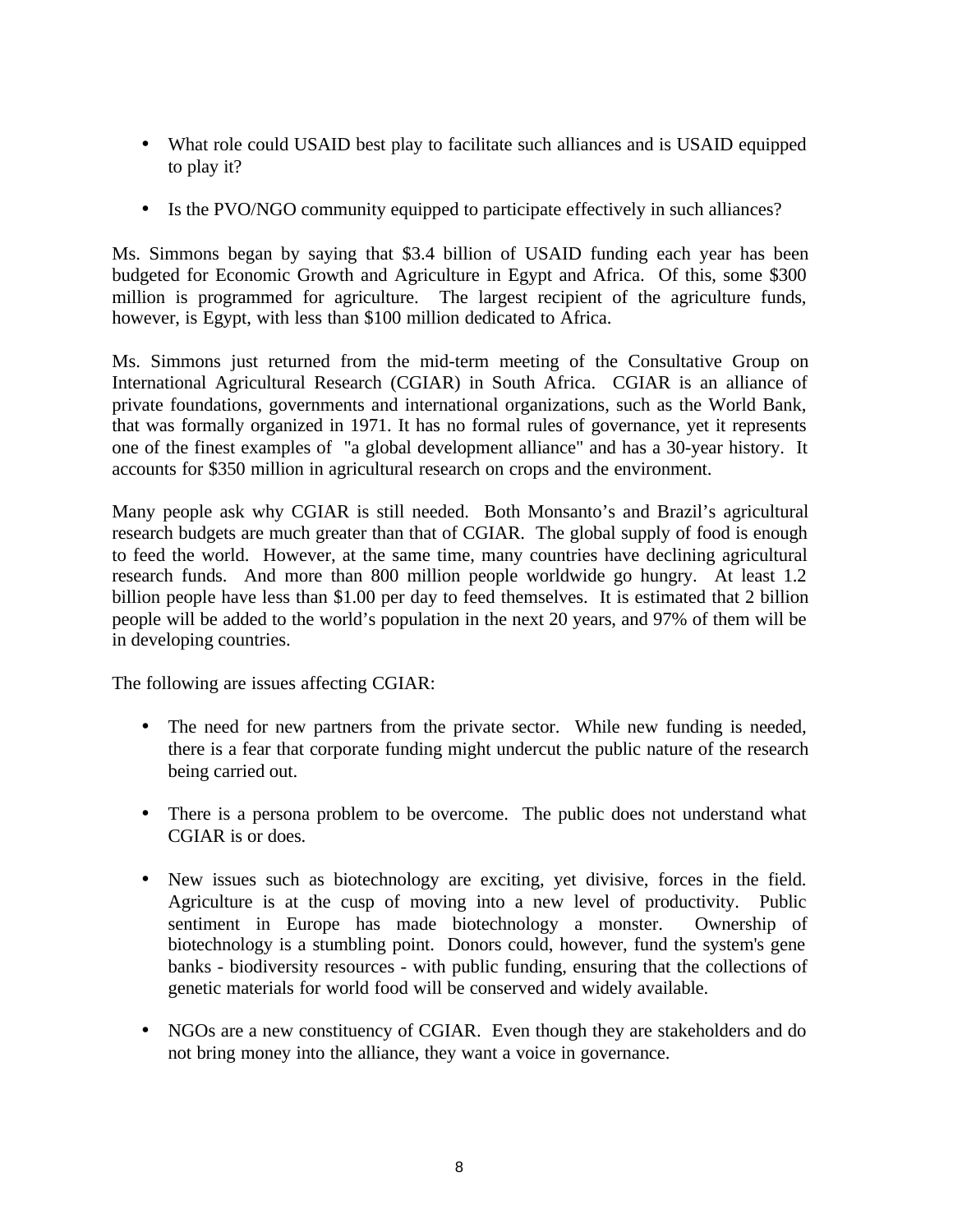Lessons learned through CGIAR include four criteria for successful partnerships: transparency, trust, shared vision/goal and mutual benefit. In addition, accountability and governance are needed where public funds are involved; fast-evolving situations require hands-on and long-term involvement; and the best ideas are big and relatively simple.

Ms. Simmons also introduced the Partnerships for Food Industry Development (PFID), a new program that is intended to forge alliances in agribusiness and trade, food safety and standards. There are currently two USAID-funded alliances, one focusing on the fruit and vegetable sectors and the other on the meat and seafood sectors. These alliances are intended to improve the food safety and regulatory structures for agricultural products in a global economy.

Mr. Reiling reported on Technoserve's experience in alliance building over the past three years. TNS has been reaching out to the private sector across the US, corporate foundations and operational units within corporations, for cash and/or in-kind contributions. Technoserve's mandate is to create broad-based economic growth in rural areas.

Technoserve's partners range from traditional agribusiness players such as Cargill and Monsanto, to global professional service firms such as McKinsey, Young & Rubicam (Y&R) and Ernst & Young. They have also partnered with high-tech firms like Lotus Development, as well as local private food processors (Star Foods/South Africa), exporters (Atlantic/Nicaragua) and trade associations (The Mozambique Banana Producers and Exporters Association). Within these partnerships, they have worked with a range of staff from junior to senior executive, and have pursued funding from the corporations themselves as well as from third parties (e.g., Technoserve/McKinsey joint contract with the Government of Portugal in Mozambique).

Alliance projects have included: investigation of high-value agricultural products for small producers in Kenya with Monsanto; development of the oilseed industry in Mozambique with Cargill; branding strategies for cashew nuts in Ghana and tropical fruits in Mozambique with Y&R; advice to industry players in coffee in Nicaragua, El Salvador and Tanzania with General Mills and Peet's Coffee; and seminars on country/industry competition in Tanzania, Mozambique, Ghana and Nicaragua.

Mr. Reiling highlighted several important issues that PVOs should consider when attempting to create alliances with the private sector:

- Never sugarcoat the business risks in the developing world if you want to maintain your credibility.
- Define what you will and will not do with your corporate partners (e.g., do you want to be a distribution channel for their products?).
- Do not underestimate what your organization can offer your business partner (e.g., on the ground business intelligence).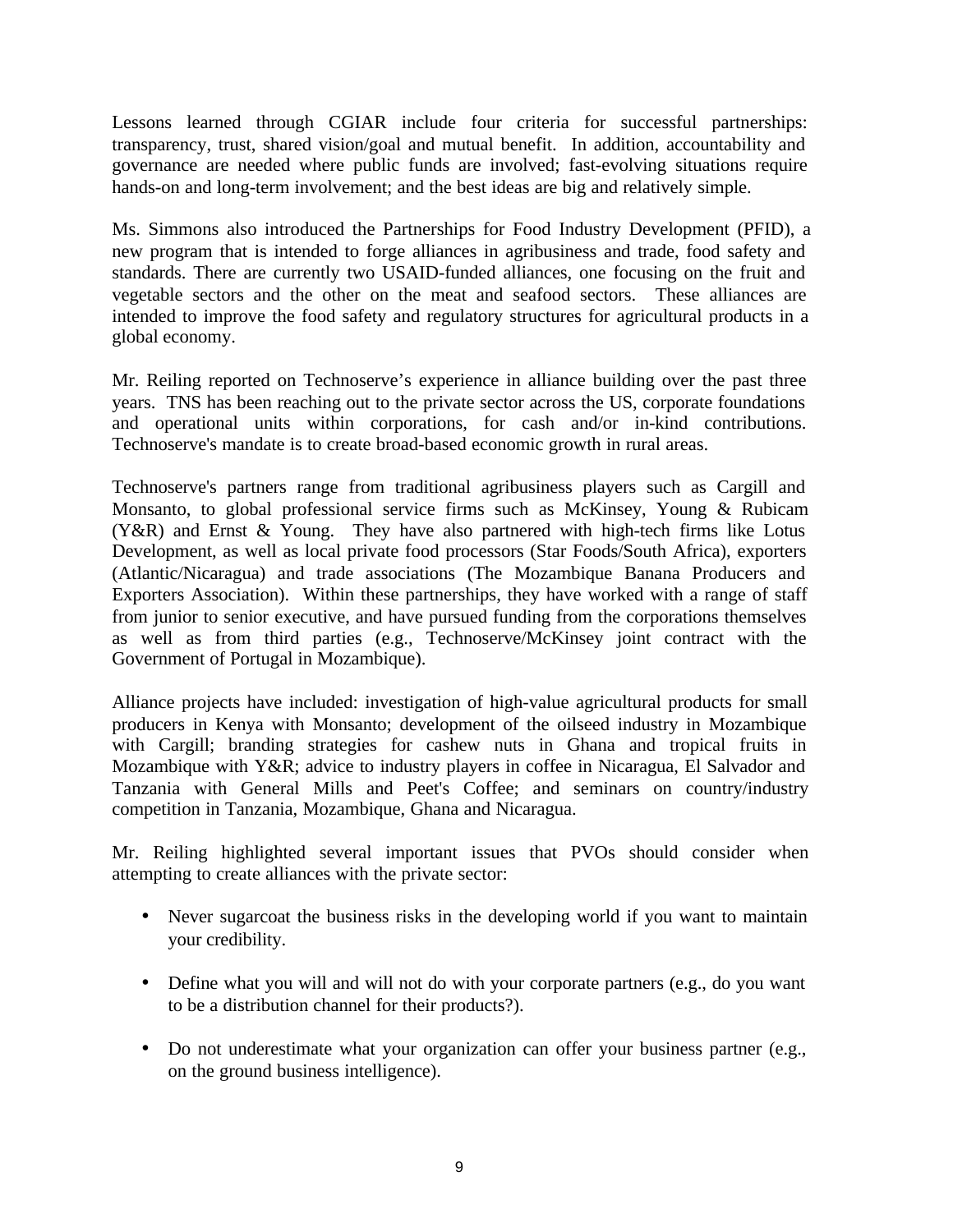- Cash is difficult to secure, but many corporations are willing to make in-kind contributions, including staff and equipment.
- Focus on and deliver RESULTS.

Mr. Flynn provided an overview of Winrock International, a science and technologyoriented, charitable organization that works in 45 countries around the world. Its mission is to increase productivity of the poor and disadvantaged, while maintaining the resource base and protecting the environment.

He stressed that agriculture has been a global business for the past 20 years, and that partnerships are crucial for leveraging resources to improve the development product. Key issues in agriculture are production, getting the product to market, competition, public goods such as the infrastructure, and trade policies. Partnerships address these issues by leveraging resources, creating synergies, harnessing market forces, and improving the development product and client service.

Mr. Flynn explained that, for partnerships to be successful, the parties must have mutual or shared interests, as well as complementary resources and/or capabilities, and their objectives must be clearly defined and mutually agreed upon.

He also addressed the issue of conflict of interest management. An example was funding WI received from Monsanto for conservation tillage programs in Africa and Indonesia. While Monsanto products were demonstrated, WI did not promote any particular product lines.

Mr. Flynn's closing hypotheses included:

- Properly structured partnerships are essential for successful development programs.
- Reconciliation of public and private interests is a powerful force for development.
- Commercial interests can promote sustainability financial, institutional and environmental.
- The poor and disadvantaged can benefit from public and private partnerships.

#### **Participant Discussion**

#### **What role can USAID best play in promoting public-private alliances? Is USAID equipped?**

Participants stressed the critical role of USAID in creating the proper policy environment to even attract corporate interest.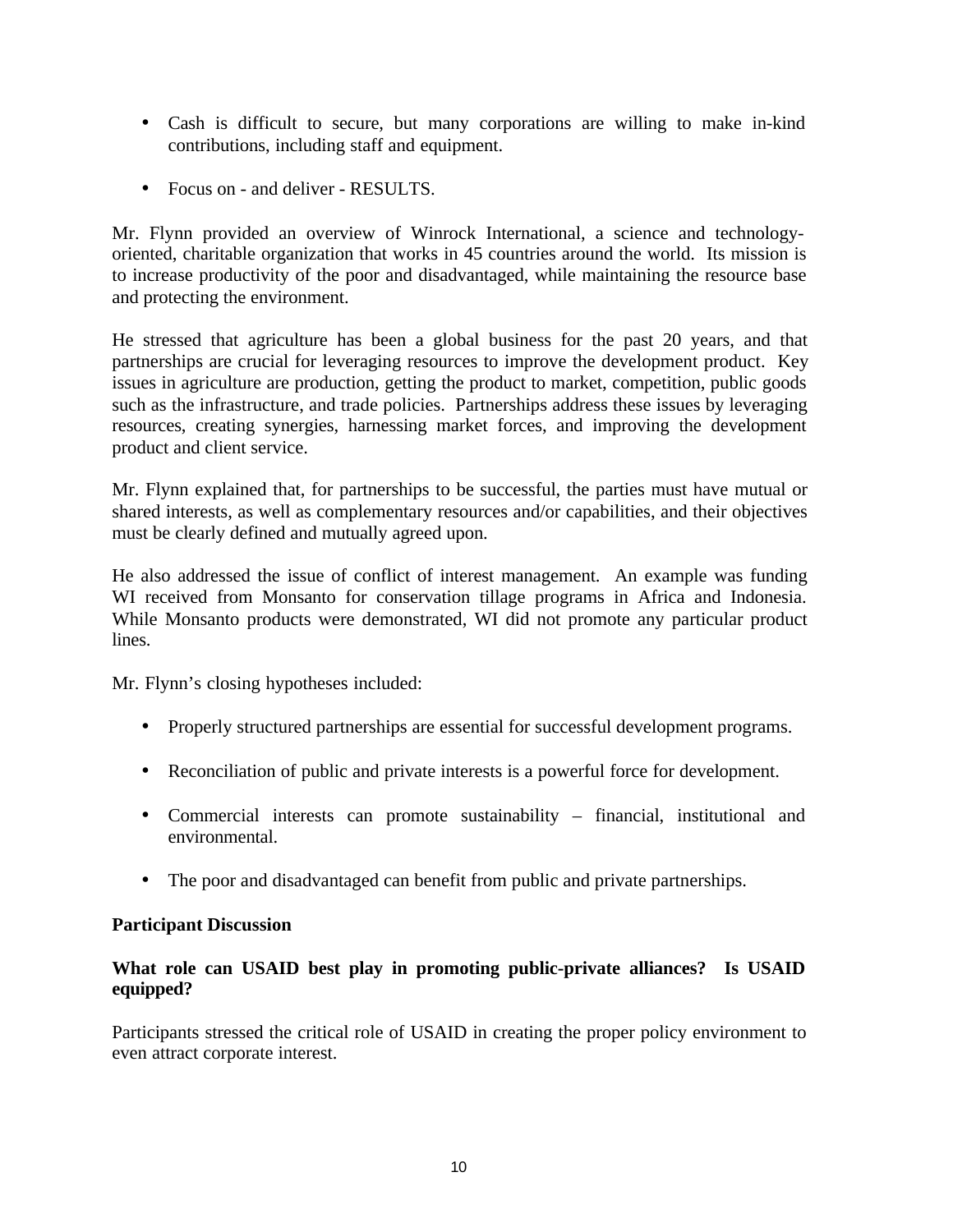Others reported uneven experience with USAID support for business partnerships. Some USAID missions take an active and supportive role, while others seem distrustful of the business community. Some USAID staff seem to believe that corporations should put up all the money for development projects. Others are hesitant to share governance of activities that have USAID funding with other participants who may be bringing even more resources to the table.

A difficulty created by partnerships that involve more than one USAID office is that there often is no central point within USAID for the PVO partner to relate to.

There was discussion of the difference between the terms "shareholders" and stakeholders." Shareholders bring money to the table, while stakeholders feel they have an important role to play in directing the resources. Stakeholders provide in-kind contributions, such as dialogue, that are important to the partnership. Some shareholders think that they need not listen to stakeholders when they do not agree with them. This poses problems.

Participants spoke of the important role of USAID in shepherding partnerships by compiling and disseminating lessons learned. It was pointed out that USAID's traditional procurement focus is no longer relevant with the alliance mentality. Congress will need to have a say in how systems are realigned.

There was discussion of the political interests that come into play in alliances. These can inhibit PVOs from working with the people who need the development help. USAID and corporate partners might not want their money going to particular countries - or particular groups within countries - for political or economic reasons.

A participant pointed out that, in order to ensure that the poor benefit from partnerships, indigenous people need to find their way to the table to gain control of their own resources and property. USAID can play an important role in community-based property rights.

Mr. Reiling recapped what had been addressed thus far for the plenary report:

- USAID should work to create the right policy environment for corporate engagement.
- USAID must deal with its own internal culture, which is sometimes distrustful of corporations.
- USAID should be sure the proper stakeholders are at the table, but should not be solely responsible for identifying them.
- USAID and PVOs need to value in-kind contributions/resources and not just cash in partnerships.
- USAID will need to be willing to share governance with its new partners.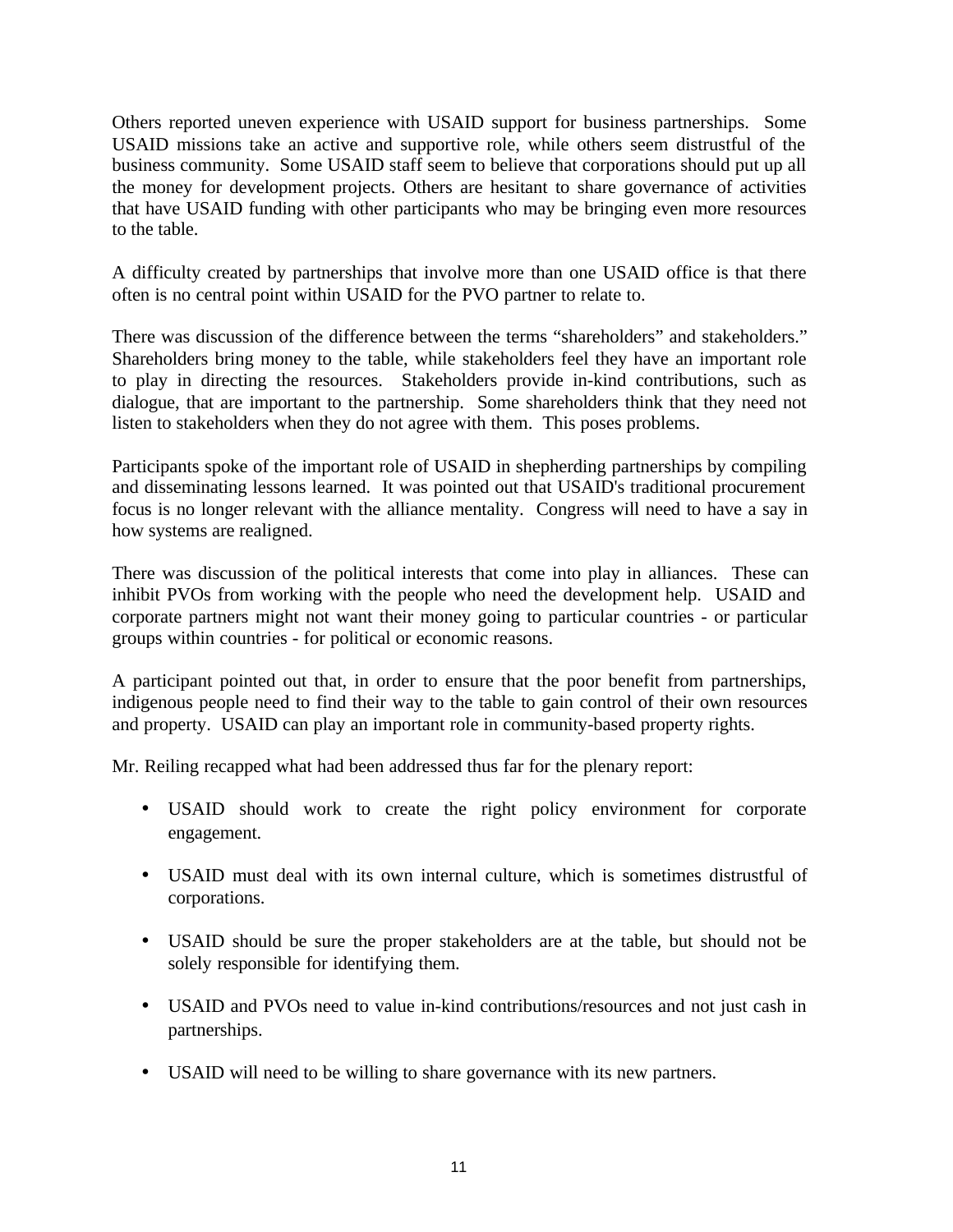• USAID can offer a valuable platform to share lessons learned and best practices.

In response to a question about how small NGOs will be involved in the GDA and what USAID is doing to involve ethnic organizations in the Eastern European countries, Ms. Simmons pointed out that there are many examples of partnerships with smaller partners. Partnerships for Food Industry Development (PFID) was highlighted, specifically the meat and seafood partnership between Virginia State University and Ukrainian and Moldovan organizations. PFID is the largest economic growth program in Eastern Europe.

It was noted that partnerships with USAID suggest they will be facilitated by PVOs or NGOs, yet the private sector often prefers to partner directly with no intermediaries. On the other hand, partnership brokers, such as the Financial Services Volunteer Corps, can play a useful role in neutralizing conflicts among partners.

#### **Global Health**

**Joy Riggs-Perla**, Director, Office of Health and Nutrition, USAID Peggy Curlin, President, Centre for Development and Population Activities (CEDPA), ACVFA Member

Ms. Curlin gave an introduction with an explanation of ACVFA's role. Ms. Riggs-Perla said this is an ideal time for public vetting of thoughts and suggestions regarding GDA since the program is in its infancy. These are exciting times for global health with a new level of commitment. The current emphasis is partly driven by the AIDS epidemic and partly by congressional appropriators that view global health as an issue of necessary concern to all. Another factor is that foundations are increasingly active in the international health field. The Gates Foundation is second in funding health programs after USAID.

Among other changes noted were: more active role of PVOs overseas; recognition that NGOs have a unique role often unfulfilled by governments; increasing interest among corporations that recognize the importance of being involved in global issues, as well as demonstrating good citizenship; and increased number of alliances and alliance-generated resources.

Examples of alliances were given, including: (1) food companies with the VITA Alliance (Kellogg, Heinz, etc.) focusing on food fortification as an efficient and sustainable way of addressing micronutrient deficiencies. The alliance looks for ways to achieve health goals using private companies that can benefit from expanded markets and higher quality (fortified) products; (2) pharmaceutical companies (like Hoffman-LaRoche) with donated Vitamin A; (3) the Health Tech project with the Program for Appropriate Technology for Health (PATH) which has worked with a variety of companies on the development of health products such as vaccine vial monitors, auto-disable syringes and needles, diagnostic kits and uniject vaccine delivery systems. The technology for many of these products has also been shared with organizations in the developing world.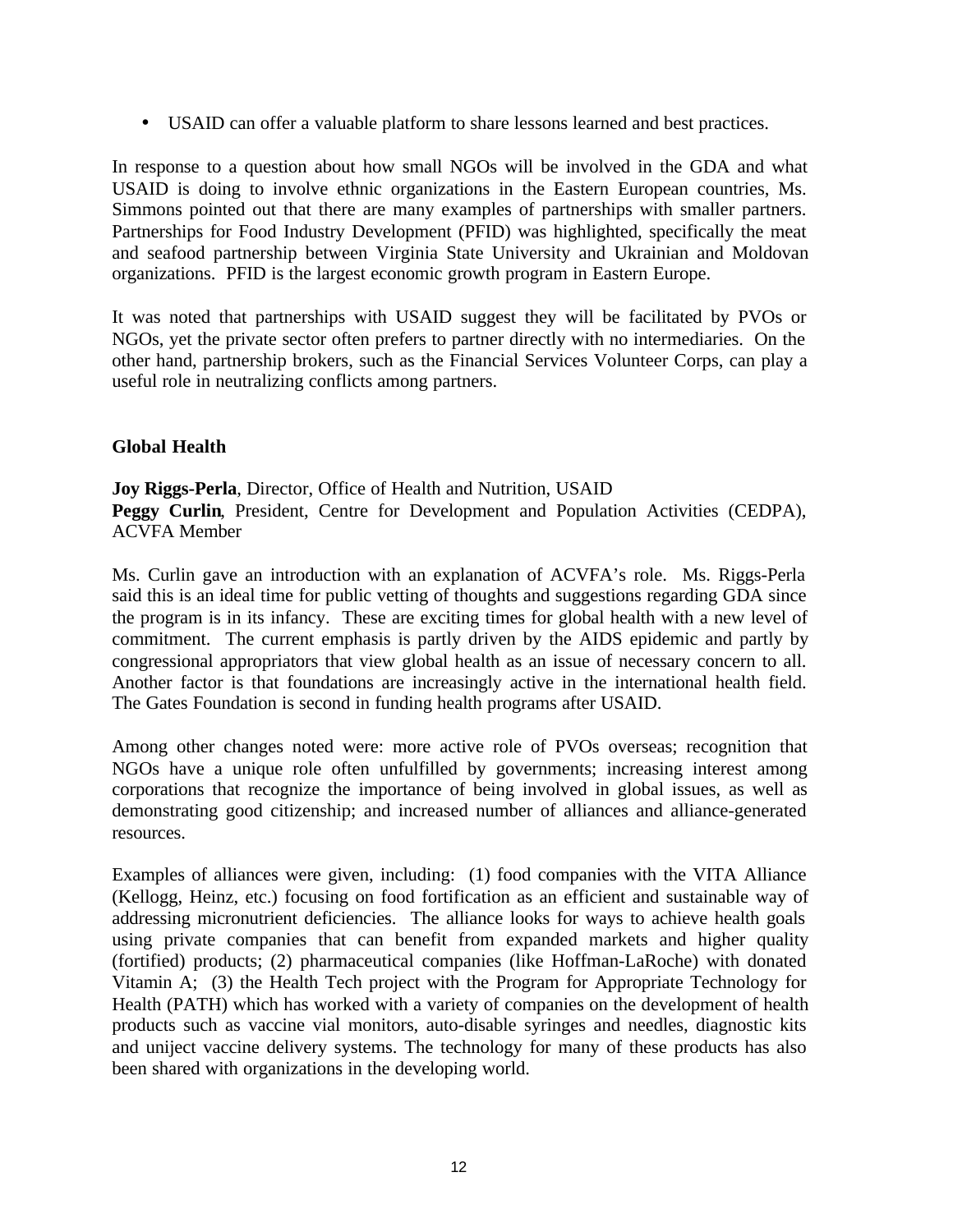Ms. Curlin discussed how alliances at the local level are also being built. An example is the Safe Motherhood Alliance in Nepal that has partnered businesses, movie stars and communities to educate groups of villagers and school children about issues of Safe Motherhood. USAID missions are increasingly interested in facilitating such PVO-business partnerships.

Participants noted that the Commerce Department has a similar interest in working with corporations to promote trade. There was open discussion of whether Commerce could bring PVOs and business together. Examples of countries where links might be possible included the Ukraine where Commerce is helping with food safety regulation to be compliant with the World Trade Organization, and Moldova where Commerce is helping to develop product standards and training on how to write regulations.

#### **Building upon the lessons of successful examples, how can alliances be developed in the future?**

- The best of lessons learned is that alliances take time to develop and are for the long haul. You cannot have results in three years.
- USAID could act as a facilitator to bring NGOs, PVOs and the Department of Commerce together to promote trade as well as social objectives.
- GDA could be a backstop for private enterprises, bringing them together with NGOs and PVOs.
- USAID knows and understands countries' problems, but does not have the expertise for business dealings. High tech companies want to sell equipment in emerging economies, but do not know countries' needs. Both must look where interests intersect, for example, in fortified foods.
- Other agencies, in addition to Commerce, are getting involved in international programs. GDA could facilitate working with different sectors and agencies to harness resources, rather than duplicate efforts.
- USAID could help businesses identify alliance partners that understand the limitations and needs of various countries, thereby serving the communities better.
- USAID could develop a process for PVOs to learn how to get support for alliances.

#### **What is USAID's comparative advantage?**

- USAID has the comparative advantage of in-country presence, technical staff, etc., and a network of institutions working locally. Alliances can be sought out at the country level, not just globally.
- USAID has core competencies and can build on successes, such as the Polio Eradication Program, that could be modified to make an impact in a new way.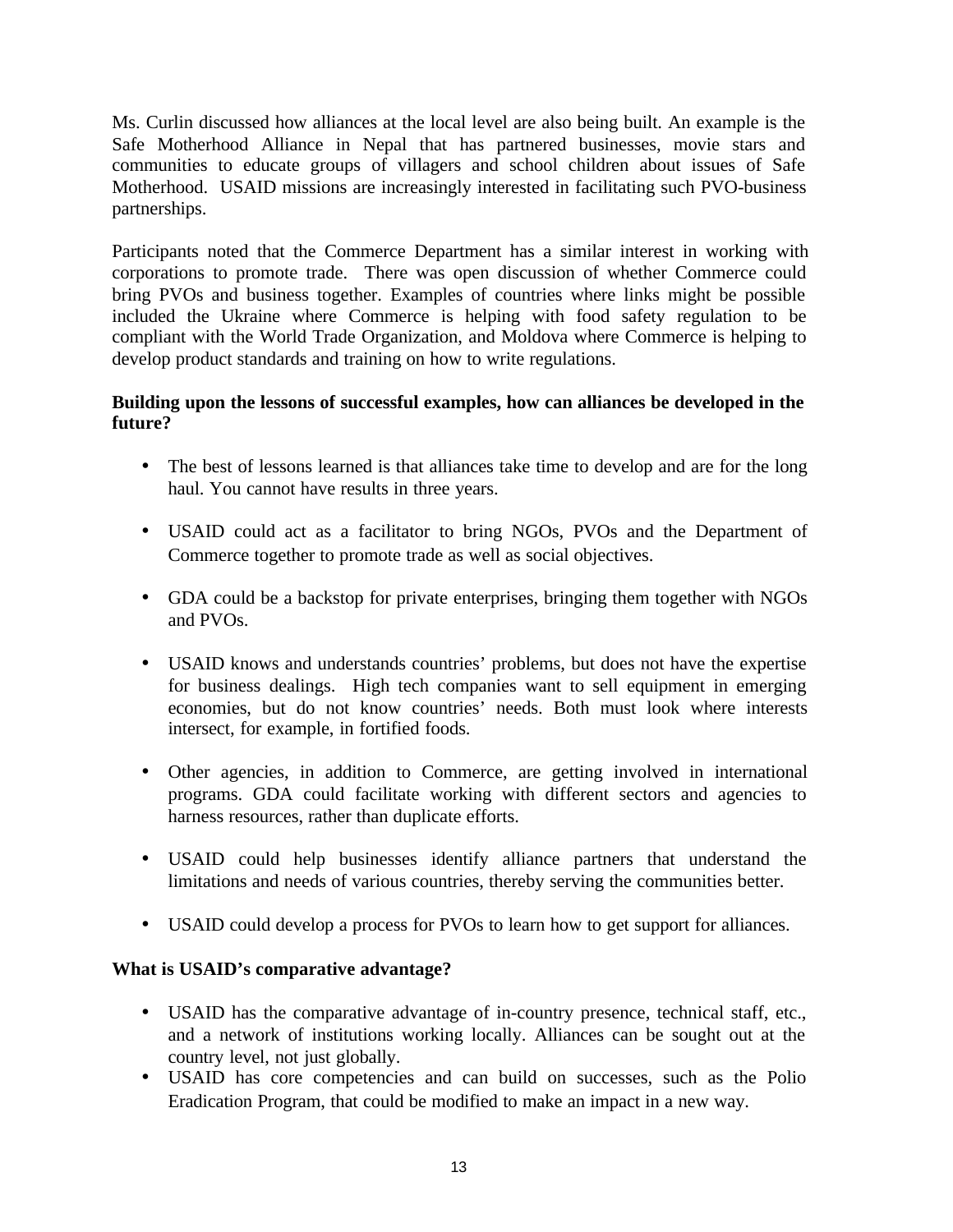#### **What must USAID have to foster alliances? What do PVOs and NGOs need in order to be able to participate?**

- A human resource section in the GDA could facilitate the matching of partners.
- There needs to be a procedural process for all parties, including corporations, interested in an alliance. Alliances take time to pull together.
- A way is needed for companies to network with USAID and for organizations such as Rotary Clubs to get together.
- USAID might facilitate the linking of entities (PVOs and companies). USAID could link expertise with different parts of the world to share lessons.
- Conflict of interest guidelines in place so activities are health-driven and not product-driven. Community-based empowerment might be compromised if health aid is product-driven.
- USAID could hold facilitation workshops.
- USAID could issue a Request for Applications (RFA) for alliance support.
- How do alliances fit into the US foreign aid framework and priorities?
- Hewlett-Packard Company is putting up millions of dollars to seek out those without access to technology. They are working through large networks of NGOs for a modus operandi. Corporate minds know that they need to be strategic if they are going to contribute to the reduction of poverty.
- Are alliances an opportunity to deal with countries like Mexico to open programs and cooperation? USAID has a tendency to operate programs where there is a mission.
- USAID needs to create a model for alliance building, a protocol for going through government, or maybe best practices.
- InterAction is able to call people together for natural alliances. Perhaps USAID could support InterAction to facilitate the formation of alliances.
- USAID could get different organizations to the table, since if USAID calls a meeting everyone will show up. That would be a great accomplishment.
- USAID should encourage links between sectors and should avoid seeing the program pillars as solid.
- It would be useful for USAID to develop a code of ethics, honest disclosures and background checks, and evaluation techniques.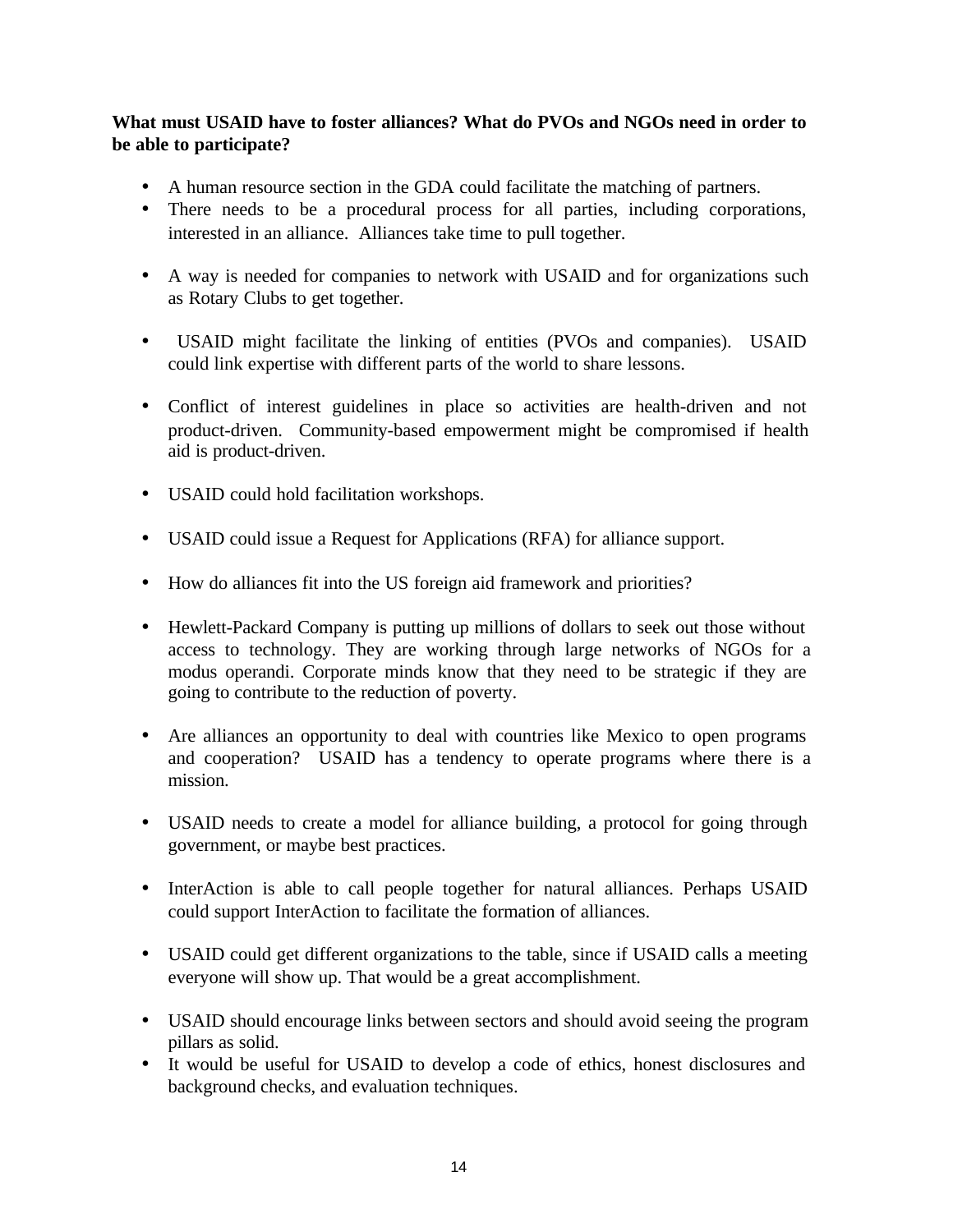#### **What does the PVO community need to do to reach out and expand alliances?**

- Criteria are needed to determine whether alliances are a good idea, how to identify components of successful partnerships, how to measure outcomes and identify who is left out. USAID could have a role to play in this identification.
- These alliances, particularly those involving the private sector, do not fall on the table. It takes a lot of hard work to develop and to keep them going. It is a collaborative effort. Conflicts do arise. It is important to think about establishing procedures and processes. There needs to be a shared interest. There are different risks, expectations and accountabilities. It is a complex process.
- There needs to be a look at the whole question of partnership as an activity. A systematic process, certain protocol and guidelines exist. There needs to be space for organizations to open doors and learn how to work with each other. This takes time.
- Alliances between organizations, such as for PVO capacity building, new techniques and best practices, keep PVOs from stagnating. Do not forget mentoring and technical assistance. Diversity that comes in with new agencies is very valuable.
- Evaluation measures in alliance formation are intractable. Go for incremental measures over the long term.
- Look at corporations and give inputs. They need to justify to shareholders. This should not be corporate welfare. We need to recognize that some corporations do good work. They are not entirely profit-oriented.
- If corporations link with PVOs to create a public endorsement coalition, it would be a practical way to raise public awareness. Corporate advertising could be used for public endorsement.

The discussion turned to the urgent global health issue of HIV/AIDS. Participants made the following comments:

- There is a local NGO alliance with pharmaceuticals in South Africa that is working on testing and treatment of HIV/AIDS. Is USAID interested in such partnerships on a larger scale? This could include voluntary testing and counseling.
- USAID's emphasis is on prevention. But treatment is also very much a part of the program. Pharmaceutical companies would be natural partners in this effort.
- The concern that AIDS treatment can't be monitored is unfounded. There needs to be treatment for prevention to work. The answer is not one or the other. Both are needed.
- There needs to be an incentive for people who test positive to get them to come in the door. Partnerships with churches that are set up to offer care could be useful.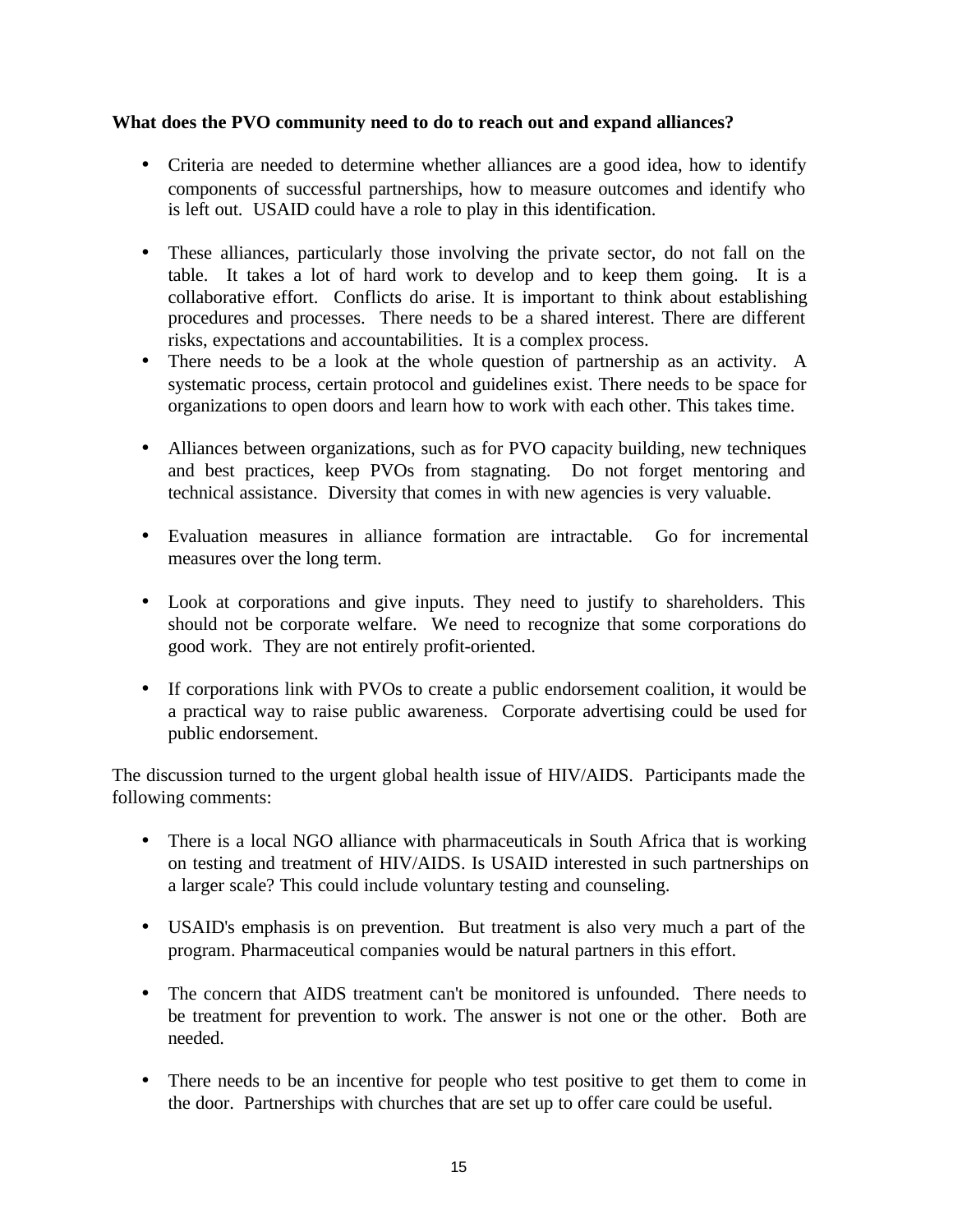Ms. Riggs-Perla commented that it was a useful session. Good ideas were presented to help guide the process. We need continued discussion.

#### **Conflict Prevention and Developmental Relief**

**Charles MacCormack**, President, Save the Children, ACVFA Member **William Renison**, Humanitarian Assistance Policy Advisor, Bureau for Policy and Program Coordination (PPC), USAID

Mr. MacCormack introduced the subject for discussion, noting that he is the Chair of ACVFA's Working Group on Humanitarian Response. Beyond providing suggestions for alliances in the area of conflict prevention and relief, the group should also consider how alliances and partnerships might assist in improving humanitarian response and in broadening the players and sectors involved in the relief-to-development continuum.

Mr. Renison talked of his background at USAID as it relates to the Third Pillar. He joined USAID to work on human resource development activities for the Africa Bureau. Given recurrent emergencies starting with the drought in Southern Africa in 1992, he soon realized that a strategy was needed for effectively dealing with development in the context of conflict and crisis. There was a need to improve the organizational structure to get development staff working on conflict/disaster issues.

There remains much to be done in terms of bringing together relief and development in more effective ways. USAID has not traditionally been very active in conflict prevention, although work in this area increased after the former USAID Administrator issued a policy on conflict prevention. There is an ongoing debate within the Agency about "what makes sense," what this means for USAID's partners, and how to use resources more strategically and in an integrated framework - one that deals with the root causes of conflict and integrates humanitarian and economic assistance to prevent and/or mitigate violent conflict, and that breaks down the traditional sectoral stovepiping of resources and programs. One example of a new grassroots level partnership in this area that would build upon successes may be for USAID to link with the Mennonites and other faith-based organizations that have been working in conflict prevention. Mr. Renison noted that USAID recently sponsored a conference on the role of foreign assistance in short- and long-term conflict prevention. There is a link to the conference proceedings on the USAID website. He encouraged participants to speak out about their activities and how they partner and link with other organizations.

Mr. MacCormack proposed that the discussion center on how to develop partnerships and alliances in conflict prevention and developmental relief, and on what would be needed within USAID and its NGO/PVO partners to make the efforts successful. As an example, he noted that having just returned from Nicaragua and El Salvador, he was acutely aware that even though Save the Children is putting up 100 temporary shelters per day to help rebuild after the earthquakes, there are also complex long-term issues that must be grappled with in order to mitigate future disasters. The Gates Foundation is helping bridge the relief-to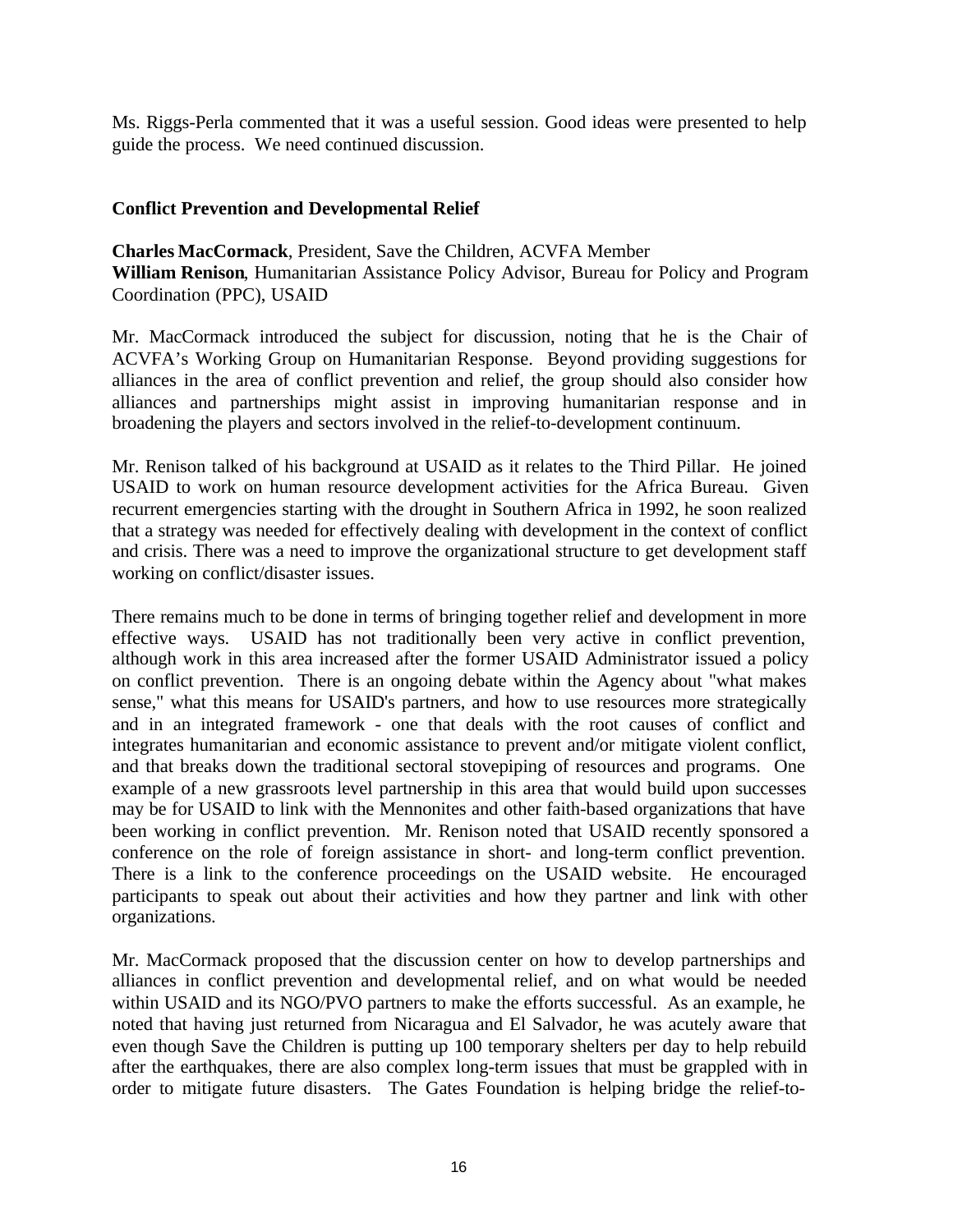development gap by providing resources to rehabilitate the health and educational systems over the long-term, while donors and the Salvadoran government focused on the immediate reconstruction needs. The development work would not have happened without the partnership with Gates. For Save the Children, foundation support is important in managing the relief-to-development continuum.

Another partnership example cited by Mr. MacCormack featured the firm Marsh-McLennan (insurance and re-insurance) whose staff work on disaster mitigation and preparedness for private clients all over the world. The company realized that it might be able to link its employees with NGOs for mutual benefit. Save the Children is now engaged in discussions to solidify a partnership.

Mr. MacCormack also described an ongoing partnership with Microsoft Corporation in Nicaragua. Microsoft has provided Save the Children and community partners with personal digital assistants (handheld PDAs) with software designed for risk management, mapping, census taking, etc. The databases can be centralized to tie into the PDAs. This technical equipment serves PVOs, NGOs, USAID and people in the communities.

The key lesson is that these partnerships (corporate, foundations and government) must be two-way streets that benefit all parties. It has to do with the interest and motivation of younger employees. Thousands of Microsoft employees urged the corporation to help in many of the disasters and crises happening globally. Providing assistance helped reduce turnover at the company. Mr. MacCormack concluded that the growth of the larger foundation and corporate sector interest will mean a whole new way of doing development work - a way that will require a lot more effort on the part of all partners.

#### **Participant Discussion:**

A representative of Doctors Without Borders spoke of his organization's concern for neutrality and independence. He voiced concern that organizations in partnerships might be perceived as sharing objectives that could present a danger to the people working in the field - for example, a problem could arise if the partner had links to the US military. He urged USAID and participants to be wary of adding a political agenda to conflict prevention.

Other participants disagreed, noting that partners need to share goals and objectives, and that the clearer an organization is about its own identity, the easier it is to partner without a loss of independence.

Often successful partnerships can be built on sharing just the mutual objective of solving a particular problem, such as the need for pharmaceuticals in an area where hospitals and businesses have been destroyed. Citihope has developed several such partnerships.

There was discussion of the need for donors to take a longer-term and more flexible approach, especially with regard to the six-month grants that are typical in emergency situations. USAID staff pointed out that there are restrictions on grants from the Office of Foreign Disaster Assistance (OFDA) which limit them to one year; however, the Agency is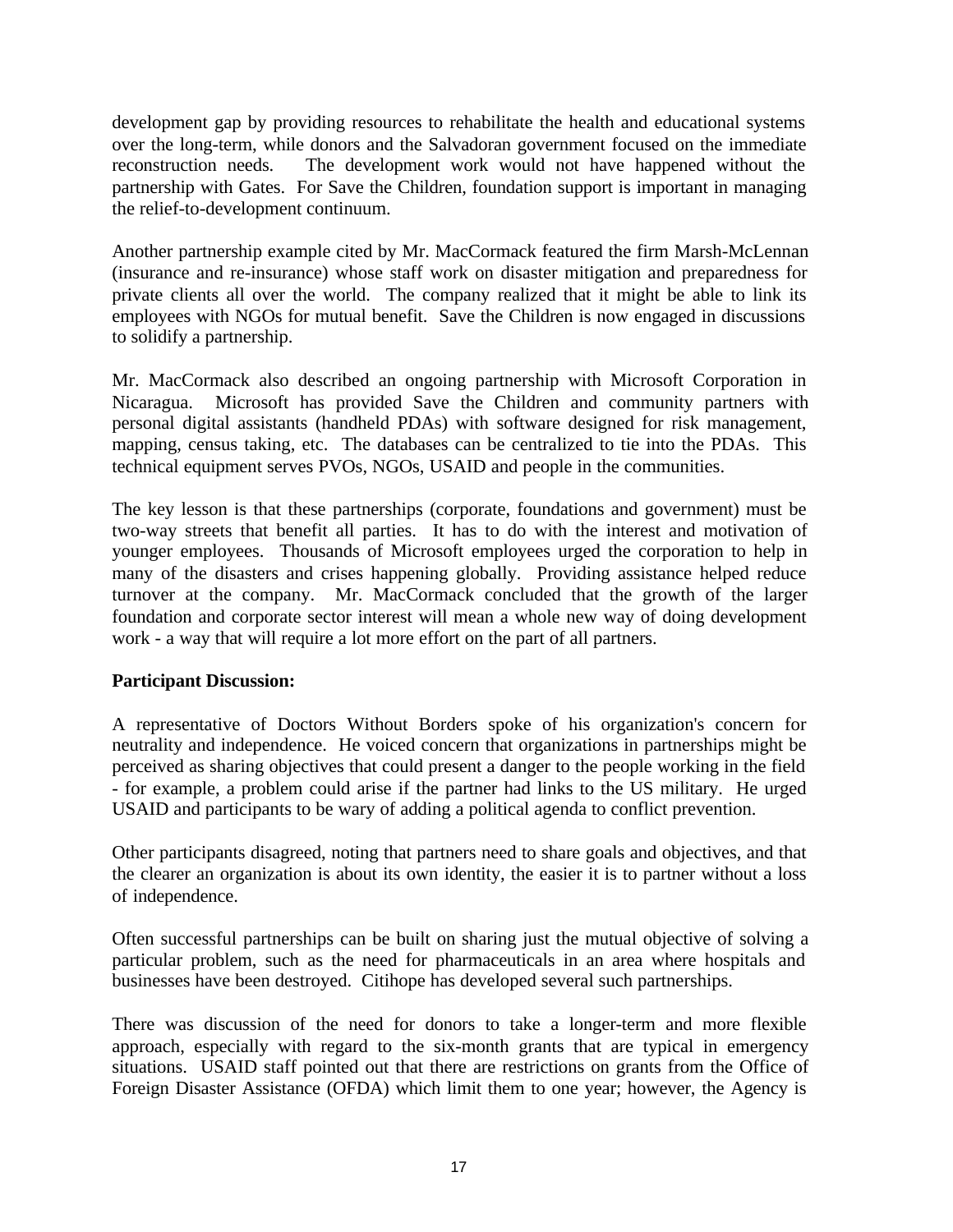aware of the need to use different sources of funding in relief and development and to integrate the process better. The relief-to-development continuum is a useful model to describe what we are doing. USAID and NGOs should focus on how to combine funds to lay the groundwork to avoid future conflict. For example, USAID is trying to build principles of democracy and good governance into all projects in countries where poor government practices foster a cycle of conflict.

Some participants suggested that it is important for the private sector to take the lead in partnerships for conflict prevention, because the government cannot do it. A representative from Counterpart International posited four keys to successful conflict prevention partnerships: leadership on the part of both partners, trust, focus (this is sometimes the most difficult for NGOs that are scattered in different areas), and resources. If the resources are there without the first three components, the project will fail. If the first three components exist, the resources will follow.

There was consensus that partnerships need to be customized; there is not a one-size-fits-all formula. Broad guidelines may be useful, but all the unique factors in individual partnerships need to be taken into consideration. Another factor to be considered is that there are differences between European government donors, NGOs and the US when it comes to partnerships. Humanitarian NGOs have their own agendas as well. It is important for the local people in conflict to find their common ground. Bringing together the different world-views is a large issue that needs to be addressed.

Other cautionary notes voiced by participants included: the danger in viewing everything with a conflict prevention lens - for example, economic development should not be solely integrated under the rubric of conflict prevention; donor policies may cause conflict among organizations competing for funding; donors must realize that working with local NGOs, while optimal, may not always be possible because of differences in political agendas; NGOs must recognize that USAID has to work within the US foreign policy apparatus.

The participants recommended that an all-day conference be held to broaden and deepen the discussion of the issues raised at the breakout session. The agenda would include the realities of the relief-to-development continuum; specific country and regional focuses; ways of integrating conflict prevention work into humanitarian assistance activities supported by USAID, how to define developmental relief; how to prepare the environment in countries for a "developmental response" to conflict; and what impact will the GDA have in this area.

#### **Plenary Session: Reports from Breakout Groups**

#### **Global Health Victoria Sheffield, International Eye Foundation**

While the GDA is in its infancy, it is an ideal time for the public to offer input. Even though the emphasis on global health was driven by the HIV/AIDS pandemic, the development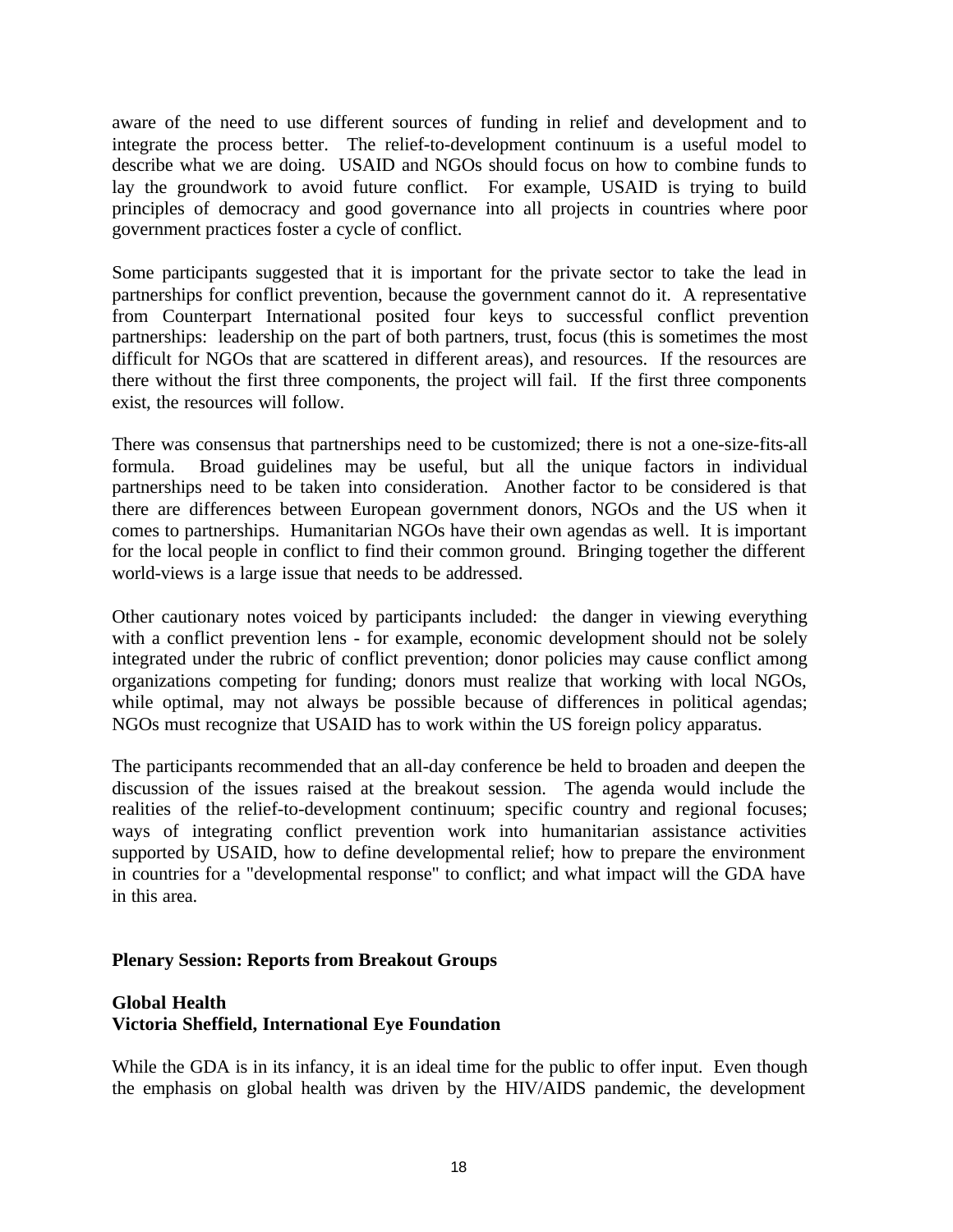environment is changing: foundations are leading the way, NGOs are more active in partnerships, good corporate citizenship has become a corporate priority, and the World Health Organization is including corporations in alliances. The group participants cautioned against getting involved in "flavor of the month" causes, because important agendas become neglected. Alliances at the community level are also important.

#### **What can USAID and NGOs do to promote alliances in support of global health work?**

- Take a more active role in bringing together PVOs, NGOs and government agencies, particularly the Department of Commerce, to promote trade as well as social objectives.
- Promote alliances for treatment and care for people with HIV/AIDS. USAID's goal should not be limited to prevention.
- Publicize best practices for developing and maintaining successful partnerships and alliances.
- Get public endorsements of alliances that currently exist.
- Support the formation of alliances through symposia and workshops with InterAction, Rotary Clubs, and other organizations. Fund an intermediary to act as a partnership facilitator or broker.

#### **What to look for when creating an alliance:**

- Develop indicators for measuring success and techniques for evaluating partnerships.
- Create conflict of interest guidelines that encompass the needs of all partners, including code of ethics, disclosure and background checks.

#### **Economic Growth and Agriculture Peter Reiling, ACVFA member**

#### **The keys for PVOs wishing to engage successfully in partnerships include:**

- Be transparent and honest about agendas.
- Do not sugarcoat the business risks in the developing world.
- Make clear what you will and will not do with your corporate partner.
- Never underestimate what your organization brings to the table in a business partnership.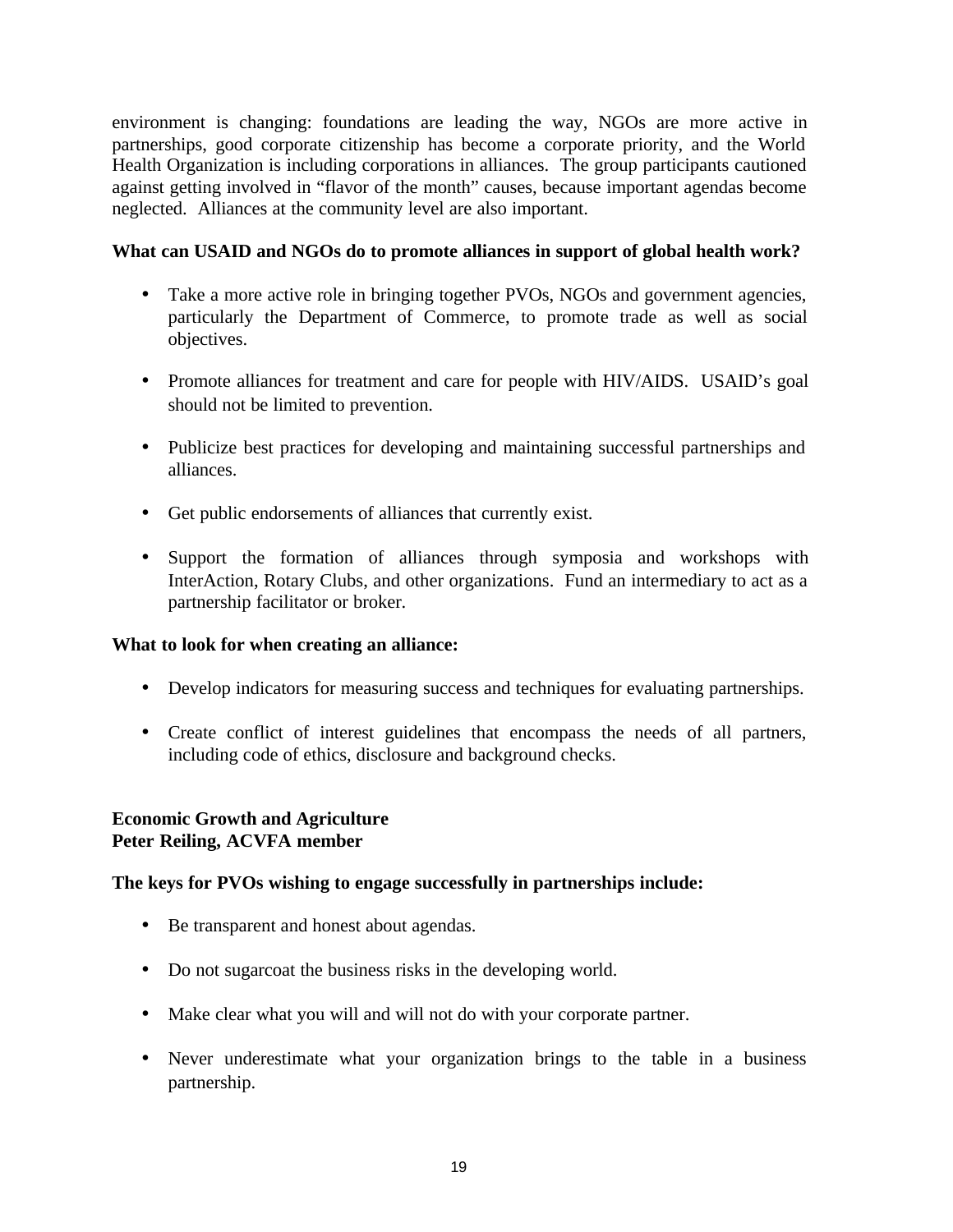- Always value in-kind contributions, including technology, staff and dialogue, and not just cash.
- The bottom line does rule.

#### **Recommendations to USAID include:**

- Work at the policy level to create an enabling environment for economic growth.
- Recognize the need to share governance of joint ventures.
- Promote the inclusion of diverse stakeholders and shareholders in project consultations.
- Accept the value of in-kind contributions to partnerships and develop a way to account for them.
- Convene workshops to transfer best practices and lessons learned.
- Ensure that incentives are in place so that the developmental impacts of partnerships are realized.

#### **Conflict Prevention and Developmental Relief Herschelle Challenor, ACVFA Member**

The session focused on two questions: how to develop partnerships and alliances in conflict prevention and developmental relief, and what would be needed within USAID and its NGO/PVO partners to make the efforts successful. There was considerable discussion of the relief-to-development continuum and how alliances might help to broaden the players and sectors involved in the continuum. Charles MacCormack cited examples from Nicaragua and El Salvador. One of Save the Children's innovative partnerships is an arrangement with Microsoft whereby the company makes available personal digital assistants (PDAs) to people on the ground to help during disasters such as earthquakes and floods.

#### **Issues raised by the participants included:**

- NGOs should strive to maintain impartiality and neutrality.
- It is important to know who you are and be clear about goals.
- Conflict prevention partnerships are heavily management intensive and require significant human resource commitment.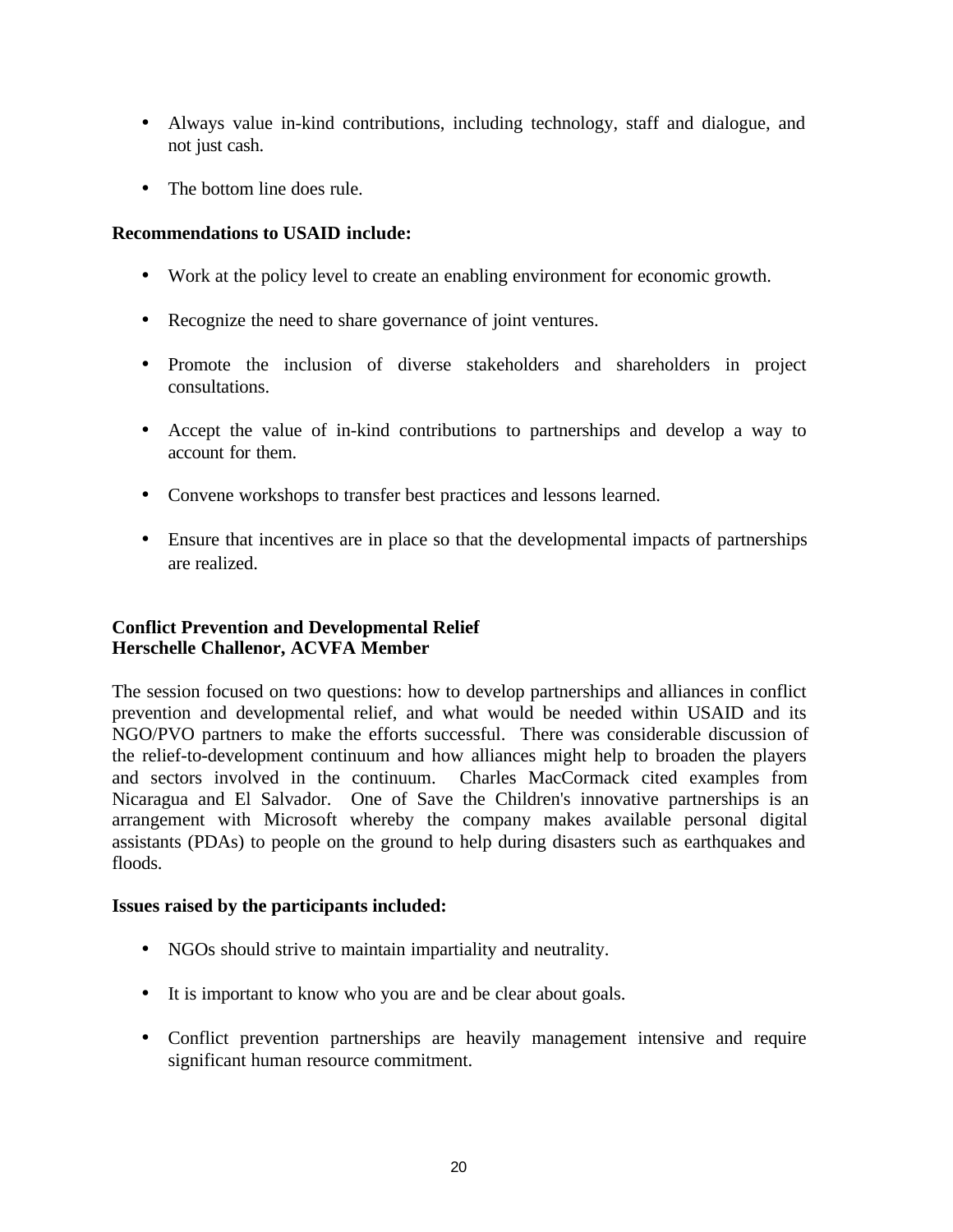- The four main components for sustaining alliances include leadership, trust, a specific focus and resources. Resources are no good without the first three components; if you have leadership, trust and a specific focus, resources will follow.
- Successful partnerships can be built around finding a product that is needed in a country and identifying constituents who can be helpful.
- Get the local people the beneficiaries working together to identify the areas of common ground.

#### **The following were cited as constraints on alliances:**

- There are different legal restrictions for development and relief funds. There is a need to use resources more strategically and in an integrated framework that addresses the root causes of the conflict.
- Donors should be aware that competition and conflict can result from giving resources to some parties in a coalition and not to others.

#### **Recommendations to USAID:**

• Convene a conference to listen to NGOs. The agenda should include the realities in the development-to-relief continuum; specific country and regional focuses; ways to integrate conflict prevention work into humanitarian activities supported by USAID; and potential impact of the GDA.

#### **Final Words on GDA, Linda Morse**

Ms. Morse thanked the audience and said that the meeting generated many ideas to help refine the concept and message of the GDA. She noted that consultations are still being held with the Office of Management and Budget, the Department of State and Congress, and they will have comments on the GDA plans.

As the elaboration of the GDA proceeds USAID will:

- Look at transaction costs so the whole is greater than the sum of its parts.
- Keep in mind the issue of multiple governance.
- Develop ways to include new and small actors (including indigenous communities) that are vital to development success.
- Consider possible roles for intermediaries in alliances.
- Be aware of corporate issues and potential conflicts of interest and pursue technical and political neutrality to the extent possible.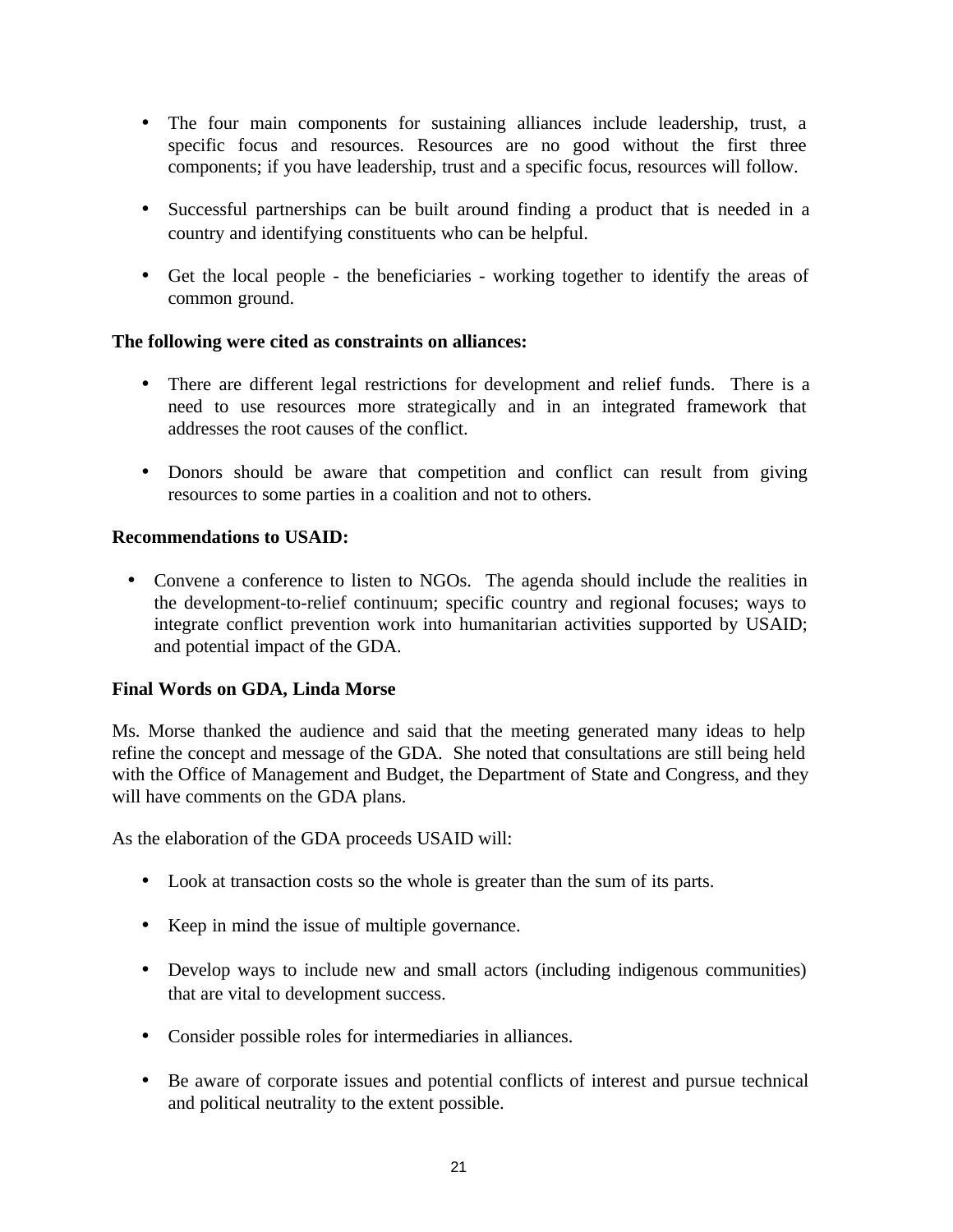- Disseminate lessons learned. (Joan Atherton of the Bureau for Policy and Program Coordination is preparing a paper on partnership best practices.)
- Convene consultations and conferences (though the planners are questioning how to structure them - geographic, sector, constituency-based).

#### **Adjournment**

Mr. Reese thanked Mr. Natsios, panel participants, ACVFA members and the public for attending the meeting. He encouraged participants to continue to communicate their views on the GDA to USAID staff.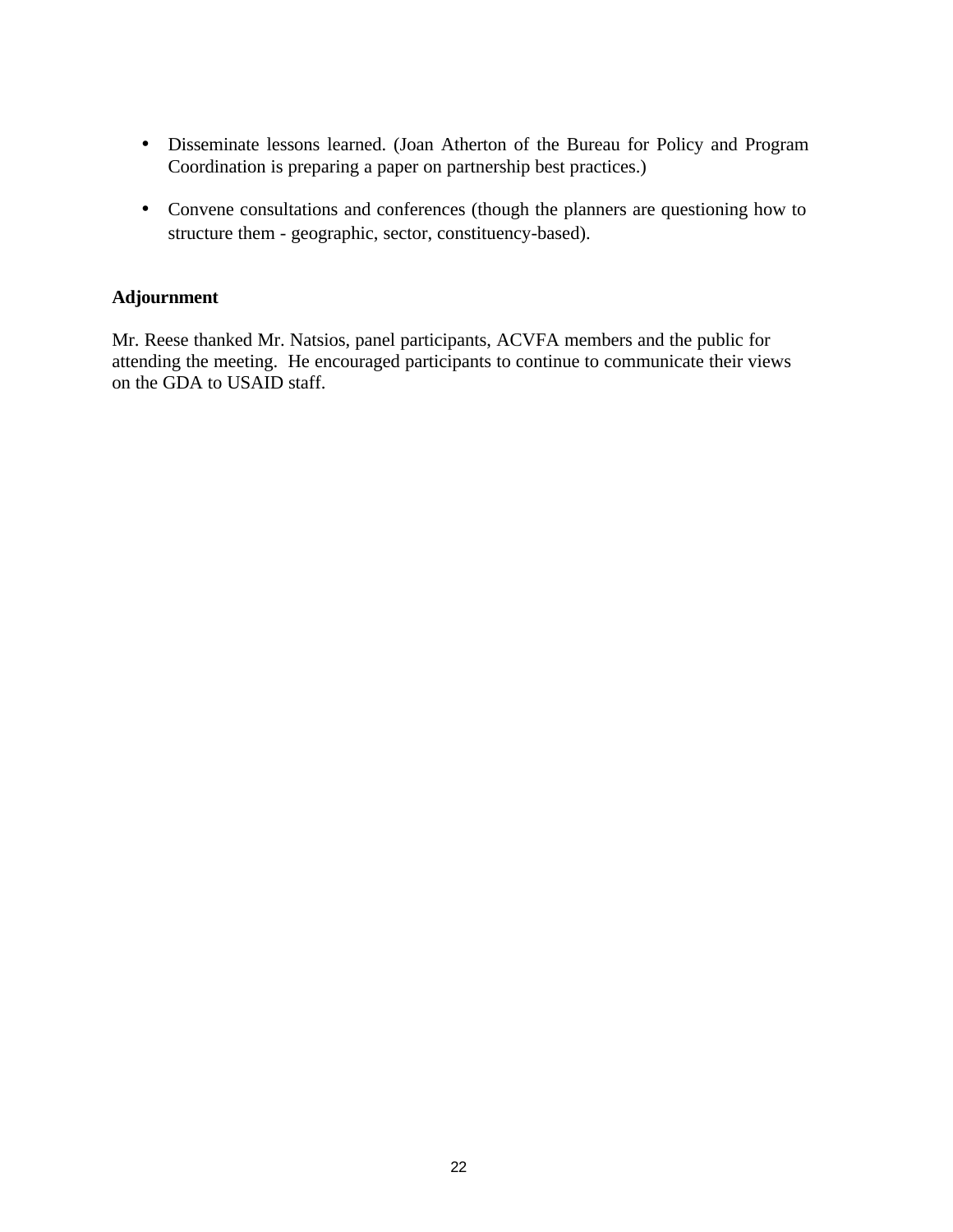## **Annex 1**

## **Advisory Committee on Voluntary Foreign Aid**

#### **Public Meeting May 31, 2001 8:45 am - 1:00 pm Wyndham Washington Hotel 1400 M Street, NW Washington, D.C.**

#### **"Development Cooperation in the New Global Context"**

#### **Agenda**

| 8:45 a.m.   | <b>Welcome</b> Vista Ballrooms A & B<br>William S. Reese, ACVFA Chairman                                                                                                                                                                                                                                                 |
|-------------|--------------------------------------------------------------------------------------------------------------------------------------------------------------------------------------------------------------------------------------------------------------------------------------------------------------------------|
| $9:00$ a.m. | <b>Keynote Address</b> Vista Ballrooms A & B<br>"USAID's New Approach to Development" Andrew S. Natsios,<br><b>USAID Administrator</b><br>A brief question and answer period will follow                                                                                                                                 |
| $9:45$ a.m. | <b>Plenary Panel: Alliance Building</b> Vista Ballrooms A & B<br>This panel will discuss the thinking behind USAID's Global<br>Development Alliance concept and will illustrate through examples the<br>key elements of successful alliances, as well as the constraints to<br>alliance formation. Moderator: Bill Reese |
|             | "USAID's Global Development Alliance: Business Model<br>for the 21 <sup>st</sup> Century," Linda Morse, Acting Assistant<br>Administrator, Europe and Eurasia, USAID                                                                                                                                                     |
|             | "Building Successful Alliances: Lessons and Strategies<br>from Public-Private Partnerships", John Costello, President,<br>Citizens Network for Foreign Affairs; Maria Eitel, Vice<br>President, Corporate Responsibility, NIKE, Inc.                                                                                     |
| 10:45 .a.m  | <b>Break</b> - Coffee in Breakout Rooms                                                                                                                                                                                                                                                                                  |
| 11:00 a.m.  | <b>Concurrent Breakout Sessions: USAID's Three New Program</b><br><b>Pillars</b><br>Participants will discuss how alliances and partnerships can be used<br>to advance the goals of each sector and will identify opportunities for<br>potential alliances.                                                              |

• **Economic Growth and Agriculture** *Monticello West Room*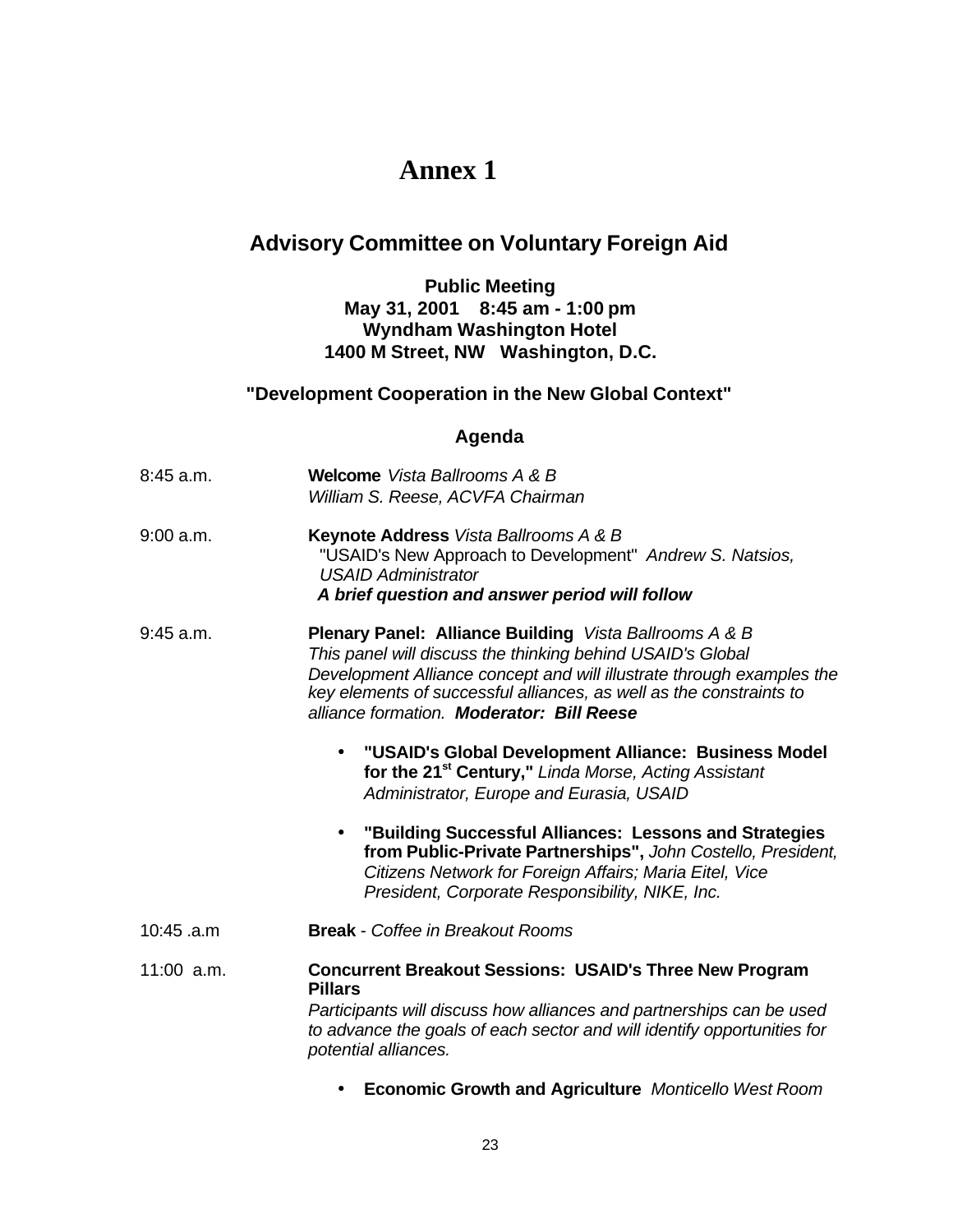*Emmy Simmons, Deputy Assistant Administrator, Center for Economic Growth and Agriculture, USAID; Peter Reiling, President, Technoserve, Inc*., *ACVFA member; John Flynn, Winrock International*

- **Global Health** *Ashlawn North Room Joy Riggs-Perla, Director, Office of Health and Nutrition, USAID; Peggy Curlin, President, CEDPA, ACVFA member*
- **Conflict Prevention and Developmental Relief** *Ashlawn South Room William Renison, Humanitarian Policy Adviser, Bureau for Policy and Program Coordination, USAID; Charles MacCorrmack, President, Save the Children, ACVFA member*
- 12:30 p.m. **Plenary Session: Reports from Breakout Groups** *Vista Ballroom A & B*
- 1:00 p.m. **Summary and Conclusion** Vista Ballrooms A/B William S. Reese, ACVFA Chairman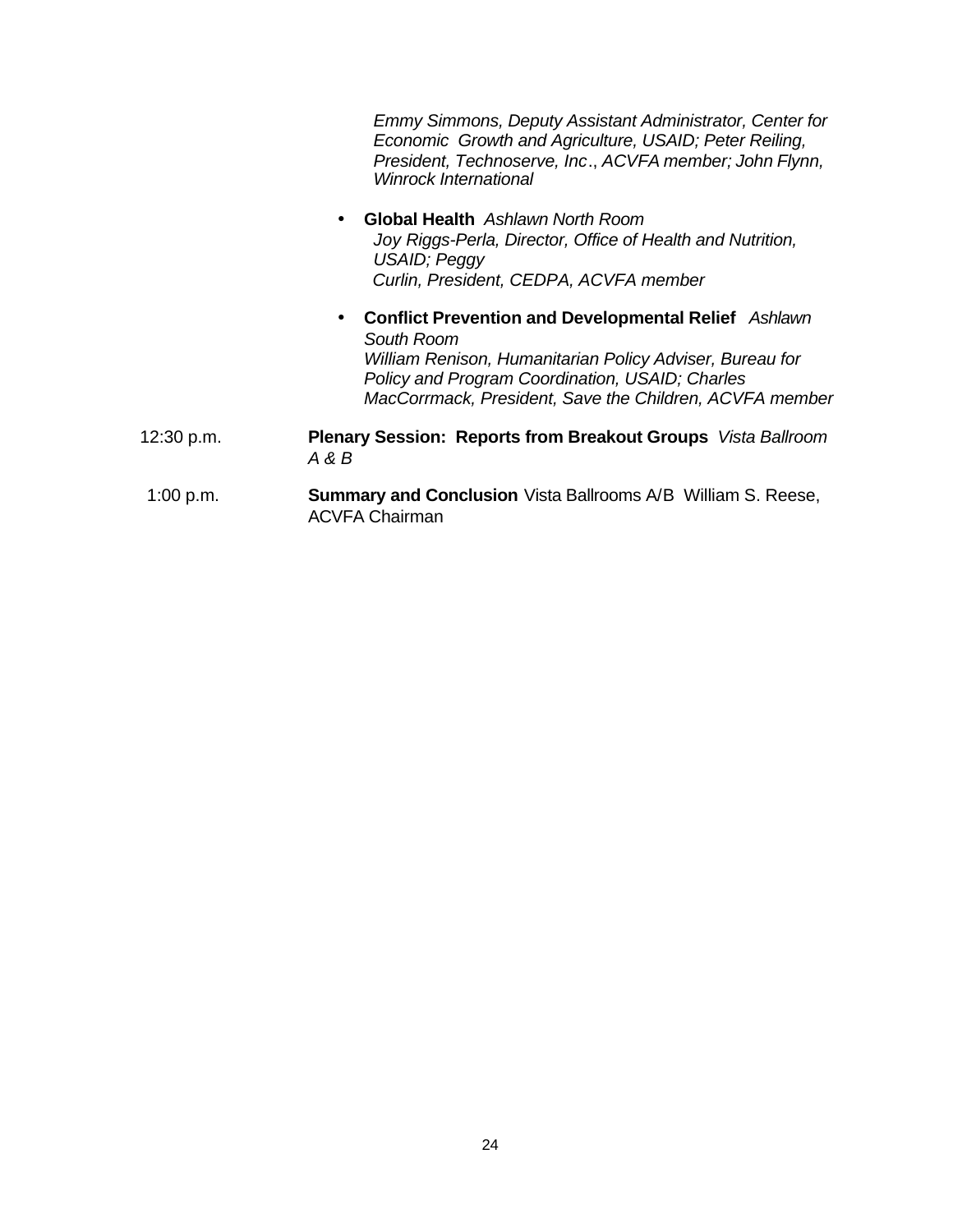#### **Annex 2**

### **Keynote Address: "USAID's New Approach to Development" Andrew S. Natsios, USAID Administrator**

## **Advisory Committee on Voluntary Foreign Aid (ACVFA) Public Meeting May 31, 2001**

 Thank you very much Bill. It is indeed a pleasure for me to be here this morning for several reasons. The first is that the position of AID Administrator was the most important and the principal job I was interested in taking in the new administration. In fact, it was really the only job I was interested in. The second reason is that I have the privilege of working with a true American hero, Colin Powell. He is, I think, going to be one of the great Secretaries of State, along the lines of George Marshall, who in many ways created the foreign assistance program of the United States.

There is another reason why I am pleased to have this job, and that is the President's commitment. I believe that the President supports the neutrality of humanitarian relief in difficult situations. He also shares our concern about Sudan. Two days after I was sworn in, the President appointed me Special Humanitarian Coordinator for the Sudan, in order to focus more senior-level attention on the human rights abuses, the atrocities, and the horrendous suffering in that country. Now, superimposed on all of that is a terrible famine sweeping across the country that I think is much more severe than is commonly understood publicly. The Administration's policy toward Africa, a subject that's very important to me, is laid out in Secretary Powell's remarks at the University of Witwatersrand in Johannesburg, South Africa, which is available on the Department of State's website [www.state.gov]. That speech outlines a very powerful vision of a development and humanitarian agenda for Africa.

 It is also a pleasure for me to be here this morning because ACVFA has had an important role in advising the senior members of the Administration on the views of the nonprofit sector--the PVO community and the NGOs in the United States--over a very long period of time. The role of the nonprofit sector is something I think all of you are interested in or you wouldn't be here this morning.

I can report to you some data from our Finance Office that is of enormous interest to me and is central to understanding where AID is going in terms of our relationship with PVOs and NGOs. The data is not entirely complete because the way in which we code our expenditures is not comprehensive and was set up to account to disparate constituencies. We have several separate accounting systems that we are now trying to integrate into one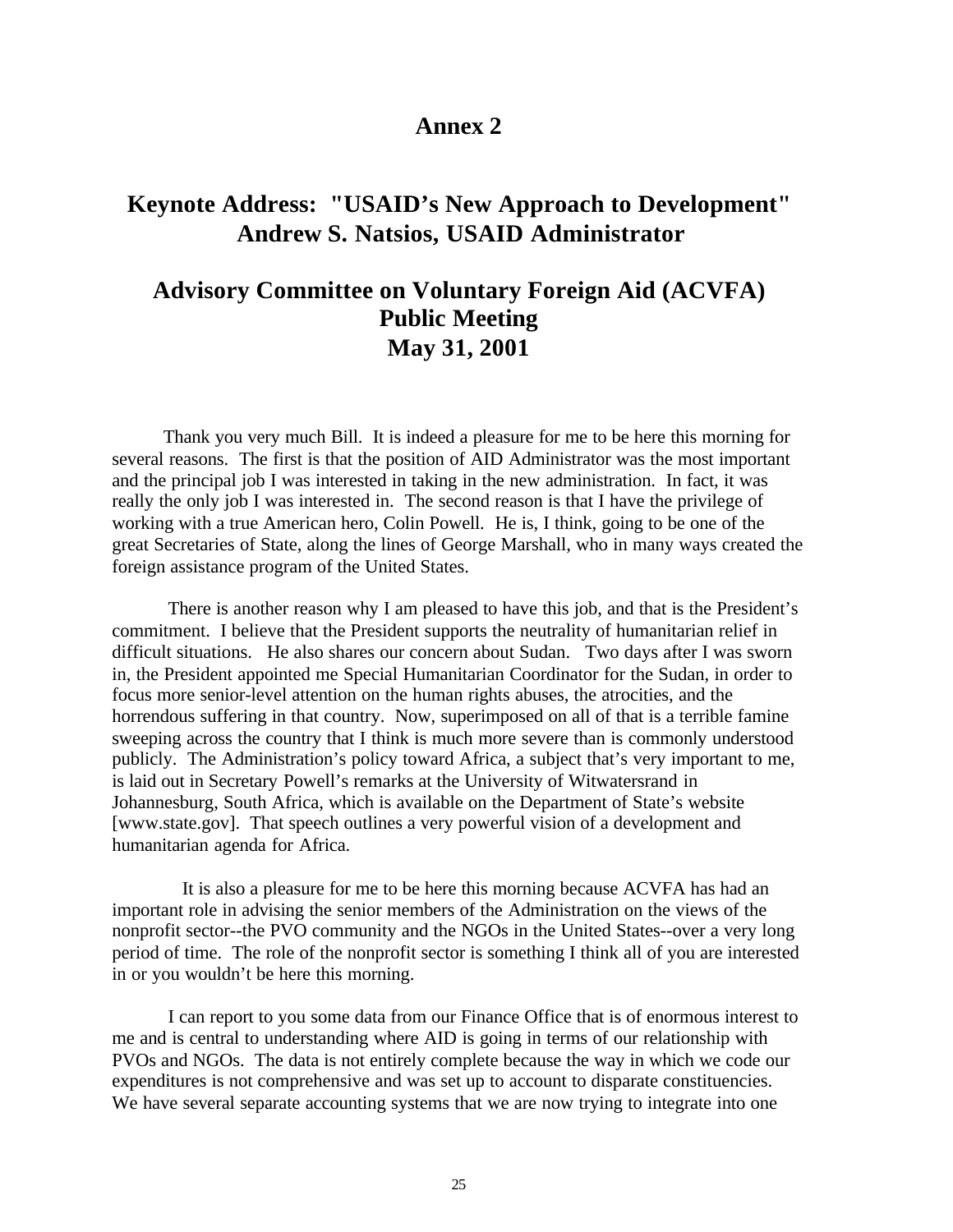unified system, which will be in place in the next couple of years. That makes it difficult to get data together, but based on the data we have now, approximately one-third of AID's total expenditures goes to American registered NGOs, while another third goes to nonprofits including universities, indigenous NGOs and other organizations, such as labor unions and cooperatives. The AID missions provide a good deal of funding to local NGOs that have no western or international base. The nonprofit sector is important to me, and obviously to AID, because we spend two-thirds of our budget on it. In contrast to the European countries, which have a different set of budget pressures, we do a large amount of our work through NGOs.

On my trip with Secretary Powell to Mali, South Africa, Uganda and Kenya, I met with three groups of people in each country: the AID staff, the NGO community, and religious leaders. I think the religious vision, regardless of which tradition you are in, is a very powerful force in the developing world, and we need to recognize that and work with it. It is the western world that has become secularized. The developing world is not a secular culture. I had some useful and powerful conversations with religious leaders in Africa about the AIDS pandemic, about how they are grappling with it from a theological standpoint, from a philosophic standpoint, and at the church and mosque level. They are deeply engaged in combating the spread of this horrendous pandemic.

There are two principal characteristics that mark the post-Cold-War world. We haven't yet characterized, in a positive sense, the period that we are in the middle of right now. The two characteristics are: **globalization -** the intersection of national economies with the international economy of the new global trading system. The increase of the NGO community worldwide and its linkage with AID is also a phenomenon. For example, thirty years ago AID dealt with twenty NGOs. Today, we deal with two hundred, so there has been a tenfold increase in AID's interconnection with the NGO world. It was my world, now it is your world – our world together, I guess.

The second characteristic is **conflict**. I asked the staff at PPC [the Bureau for Policy and Program Coordination] to research how many of the seventy-five countries that have AID missions experienced some form of conflict, major conflict. Two-thirds of the seventyfive missions had major conflicts in the last five years--two thirds! These conflicts are setting back the development process dramatically, because one civil war in one year can do as much damage as an earthquake. The infrastructure is destroyed, hospitals and schools are demolished and the educated people--that is, those who are most mobile--flee and don't return. So the damage being done to the societies by these conflicts is incalculable. While AID has been doing lot of conflict prevention work, it has not been raised to a high level, and I hope to do that over the next four years.

We have announced the four new pillars that I talked about in my congressional testimony, and that I will be discussing even more in the coming months. Where do the four pillars come from? They actually go back to Harry Truman's second inaugural address to which a career civil servant added four points that basically became our foreign aid program. Those four points became the four pillars. Former AID Administrator Peter McPherson also had four pillars that were not quite the same as Harry Truman's or mine. Peter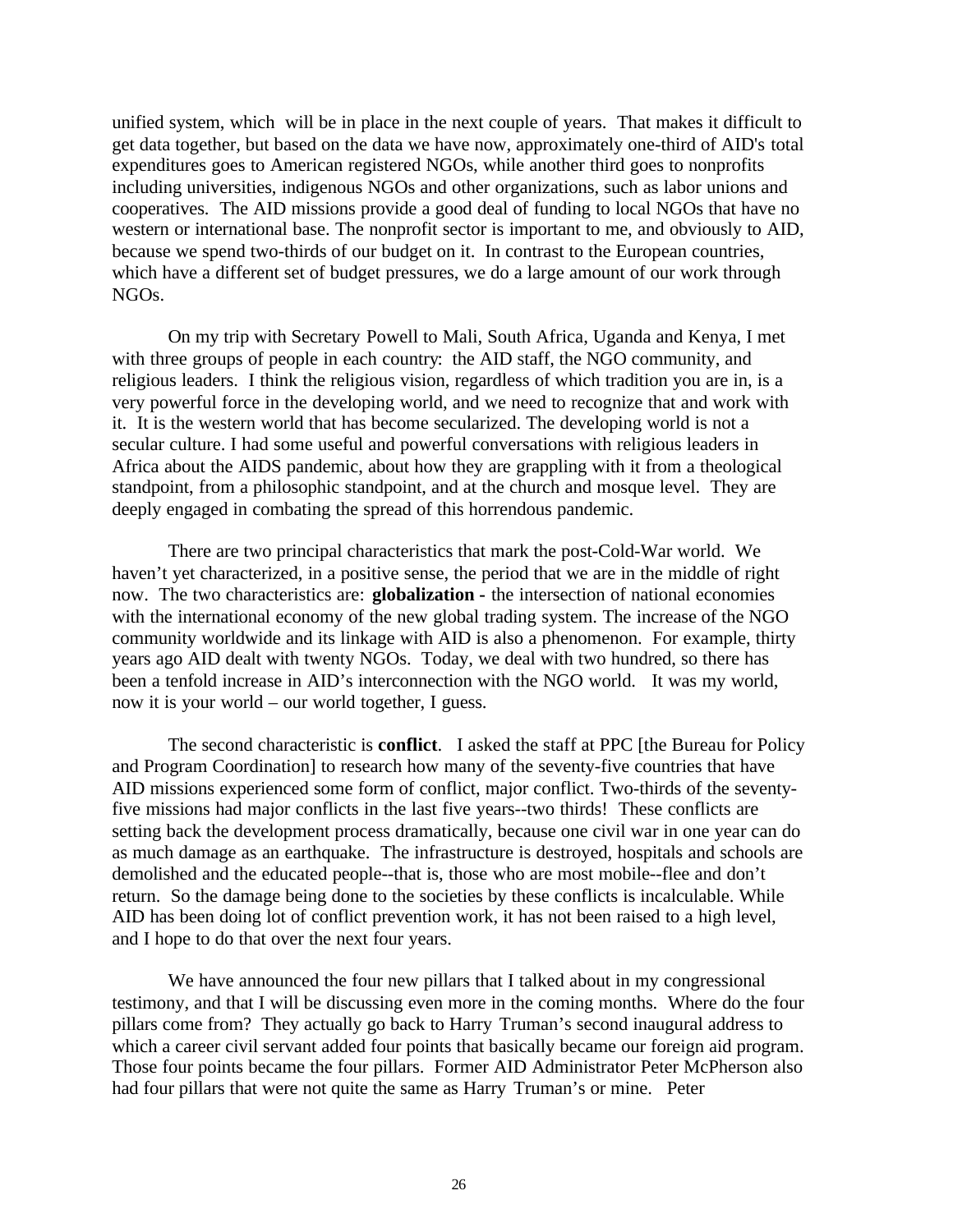McPherson's were the instrumentalities by which we do our work; mine focus on the substance of what we do. There is a reason why we are reviving the notion of four pillars. When we try to explain what NGOs and PVOs do, what AID does in the developing world, it generally is so complicated that no one can understand or remember what we are talking about. We haven't gotten our message out to the American people. We certainly haven't done that as well as we could in AID. The four pillars are an attempt to simplify, for public purposes, what we are doing into four areas. Three of them are sectoral; one of them is a way of doing business, and I will talk about that in a few minutes. We are attempting to begin the process of reorganizing the Agency's structure centrally around these four pillars. The budget and finance system and our programming system will be organized around them. In addition to making our work more effective, the idea is that any AID employee anywhere will be able to say clearly and very quickly in two sentences what we do. Even if we simplify and therefore distort to some degree, it will be helpful for the purpose of explaining to the American people, to the Congress, and to the world what we do in terms that are much easier to remember, to conceptualize, and to focus our attention on. Does that mean we are dropping things we are doing? No, it does not. We have a large Global Bureau now, with a lot of expertise, but there is general agreement that it is too big. We are going through a debate right now as to how it might be changed to better reflect what we do.

What are the four pillars? The first pillar is Global Health. What does that include? It includes HIV/AIDS, infectious disease, women's reproductive health, population programming, child survival, nutrition, micro-nutrition, public health, water and sanitation – all of those issues will be in this new bureau. And there is general agreement, I think, that having a Global Health Bureau makes sense.

There is a second area that I want to put increased attention on. We can do our development work, but if there is not economic growth there isn't going to be an elimination of poverty. Poverty, after all, is a function of people's livelihoods being too small. Unless we change family incomes or livelihoods, people will remain poor. We can't decrease poverty without economic growth. Some people would argue as [Georgetown University professor and former USAID Deputy Administrator] Carol Lancaster does in her book [*Aid to Africa: So Much To Do, So Little Done*] that we should turn over the economic growth function from AID to the World Bank. The World Bank and the other multilateral lending institutions do not do development work in the same way that AID does. They may work with us; but they are banks, their function is to lend money. There are lots of things you have to do to prepare countries to trade that banks don't do. AID trains countries' finance ministries and their trade offices on how to enter the global trading system. If you ask African heads-of-state what they most want, it's to get into the global trading system to bring wealth into their countries.

But, if you just increase growth without some redistribution, you will still have poverty. We know from the work we do and the studies that have been done that how you do development can profoundly affect how income is distributed among different populations. The World Bank did a study some years ago that showed that Asian countries have invested in rural infrastructure and thus have a more even distribution of wealth than Latin America has, for example. In Brazil, as of a few years ago, ninety percent of people in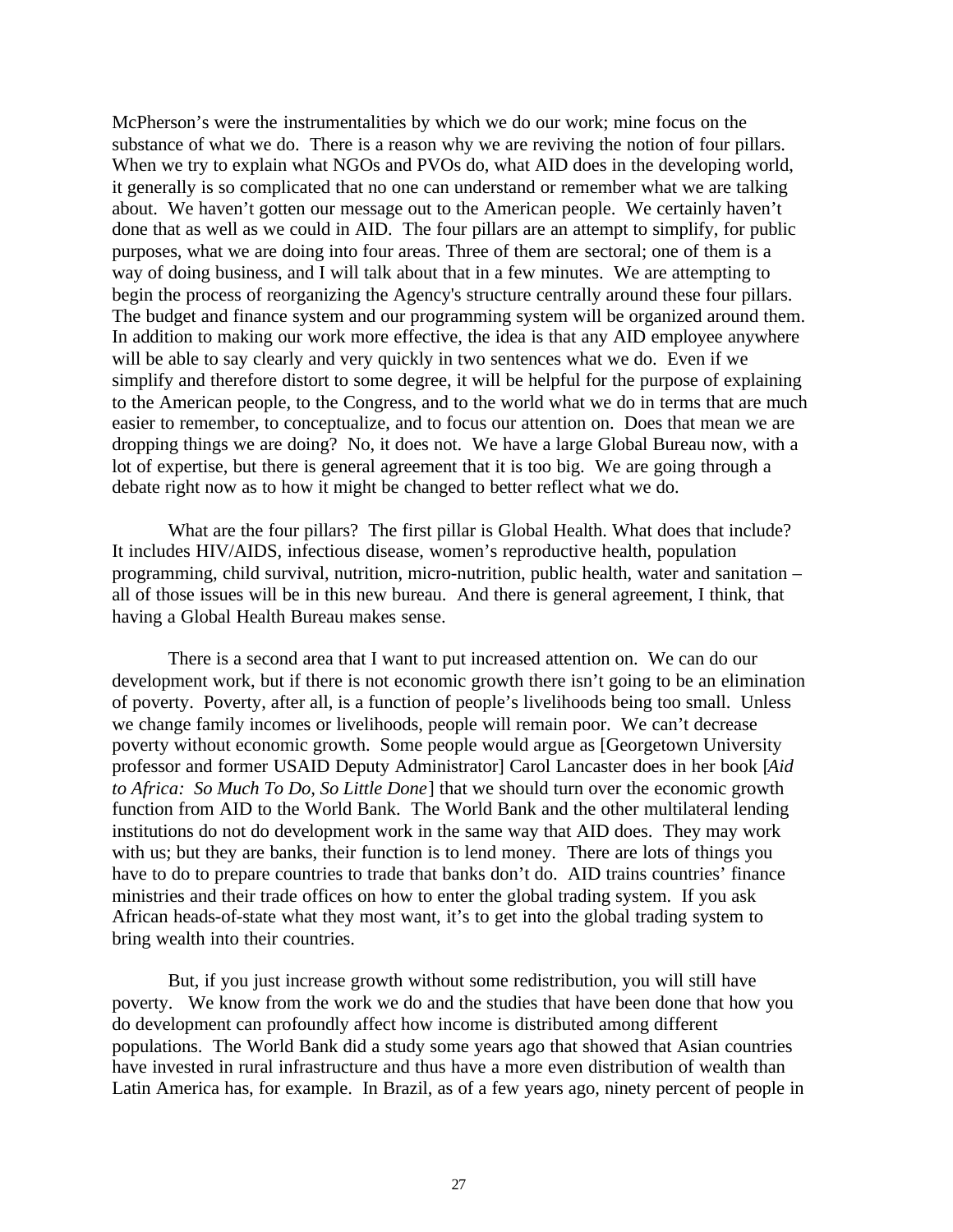the cities had electricity, compared with only ten percent in the rural areas. In Thailand in the same time period, sixty percent of the urban population had electricity, and forty percent of the people in the rural areas had it. Why? In Asia, investment in rural areas was seen as necessary. We know that investment in infrastructure in schools, roads, electricity and water profoundly affects income levels, livelihoods and development in rural areas. So, we have a role to play--AID has a role to play, all of you have a role to play, in my view--on the economic development side. And thus, the second pillar is Economic Growth and Agriculture.

The second area of emphasis in that pillar will be agriculture, which has been neglected at AID for many years. In 1985, the budget for agriculture--this is in 1985 dollars; it would be even more now--was 1.3 billion dollars. This year, it's three hundred million dollars--a drop of almost a billion dollars in funding in that account. That is a bigger drop than in almost any other AID account. You cannot deal with the income disparity between the wealthy and the poor; you cannot deal with the problem of poor people, particularly in Africa and South Asia; you cannot deal with food security, hunger and malnutrition, unless you invest in agriculture. Agriculture doesn't just mean seeds or soil conditions, it means rural roads to move surpluses around, it means developing world markets, and connecting rural surpluses with port facilities to ship excess grain out.

For example, Mali, which had very high rates of malnutrition for thirty years, last year produced a half-million dollar surplus among small holders in maize. The agricultural development program in Mali, supported by the Rockefeller Foundation, AID and other donor countries, changed a country that suffered from chronic malnutrition to a country of substantial surplus. This contrasts starkly with other countries in the region that have gone from food surpluses to deficits because of poor agricultural development policies. We know that rural investment works, we know it makes a difference, so I am going to put much more focus on agriculture and economic growth than we have had in the past. It will be focused to attempt to address the income disparity problem, to invest in rural areas.

The third pillar is the Conflict Prevention, Democracy/Governance and Humanitarian Response function. Now, how we will organize this Bureau is a debatable question. Some of the democracy/governance people think this function should be in a different bureau. There is a fairly red-hot debate on both sides of the issue. I am hearing from Mission Directors and the private sector community as to how we should structure this function. Let me just say, conflict prevention does not mean stopgap measures two weeks before a civil war or genocide starts. Conflict prevention means, for example, that you design your program to balance resources in a country to avoid situations where anger and rage build up because of great disparity in wealth. There was a study that I am not sure I agree with, that attributed the Rwandan genocide in part to the fact that President Habyarimara focused all of the resources of the central government on his prefecture, and the anger in the rest of Rwanda contributed to the genocide. It would be difficult to prove this, but it is a disturbing concept. In some way we all participated tangentially in one of the most horrific events in the last fifty years in the world, the genocide of Rwanda, an event I will never, ever forget.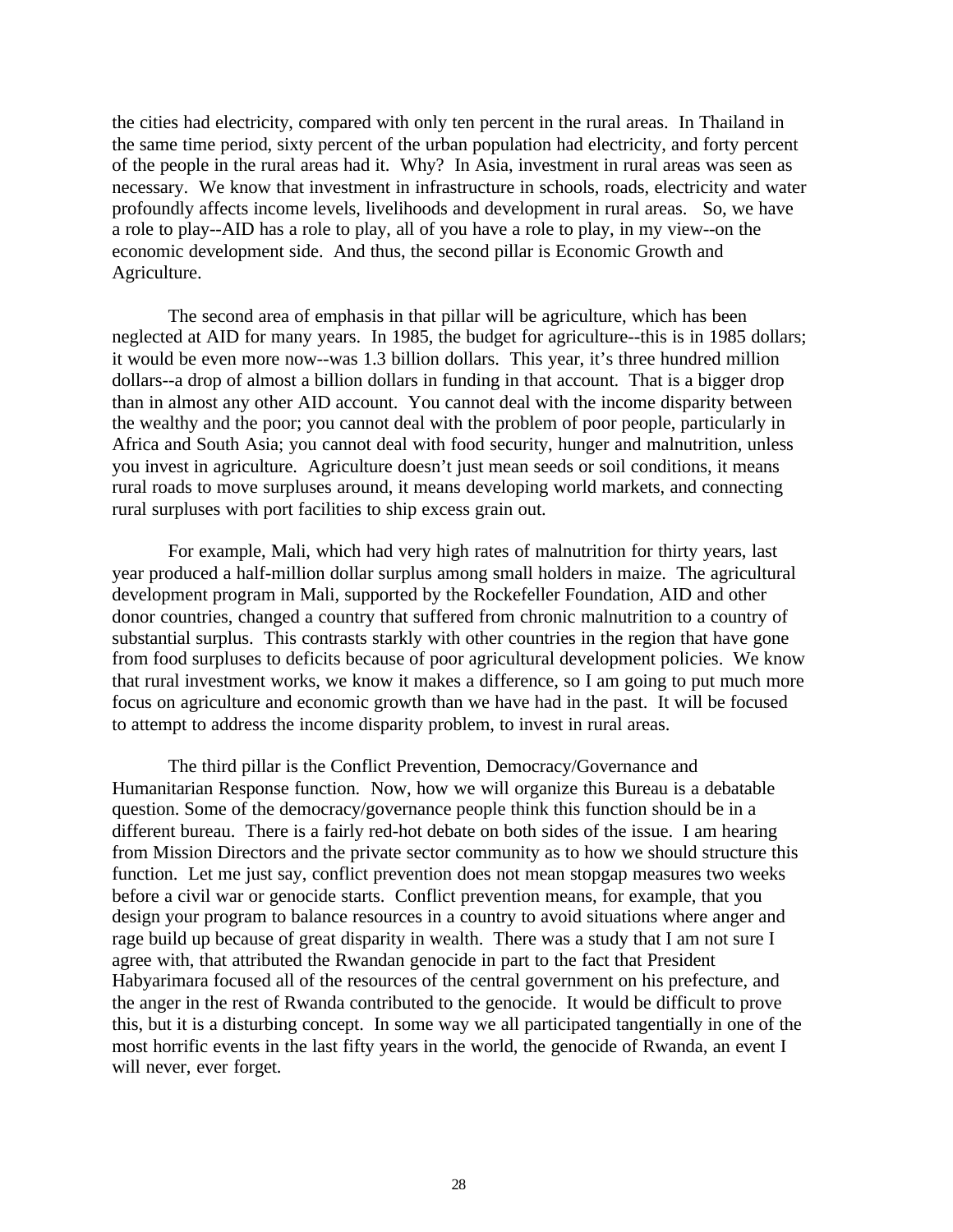We need to do a better job in focusing on those things that we do that have conflict implications to them. We know there are traditional conflicts--actually going back to biblical times--between pastoralists and sedentary agriculturalists. These conflicts continue, and there are disputes over water resources in Jordan and elsewhere in the Mideast. One of the reasons AID is investing in rural infrastructure in the water deficit areas in the Mideast- putting in waste water treatment, water treatment plants, and water systems--is that water will be a source of conflict later even if there is a peace settlement--and I pray there will be a peace agreement. I see the infrastructure project in water and waste water treatment that AID has been running for some time now as a function of conflict prevention in the future. So do not think of that term in a narrow sense.

 We are also using the term "developmental relief" because once again we have not dealt very well, in my view, with the relief-to-development continuum posited by Mary Anderson and Peter Woodrow, who wrote the book *Rising from the Ashes - Development Strategies in Times of Disaster*. That book and Fred Cuny's book *Disasters and Development* argued several years ago that we needed to connect the two. I'm connecting humanitarian response and development in developmental relief. What does that mean? It means putting developmental initiatives inside relief programs.

For example, if we are going to do a seed program, we improve varieties of seed that will increase production levels beyond what they were before whatever caused the seed problem in the first place, whether there was a drought or civil war or some collapse of the agricultural system. There are lots of things we can do. I see Charlie MacCormack here from Save the Children. One of my favorite programs was a million dollar grant our Office of Foreign Disaster Assistance (OFDA) gave Save the Children to re-dig the irrigation ditches in the richest agricultural area in Somalia in the middle of the civil war. And Charlie's staff asked if the ditches could be extended. I said, absolutely, do it. You mean you want to actually extend an irrigation project beyond where it was before the war started? And that's exactly what happened. The farmers who participated ultimately benefited from that program, which was both reconstruction and agriculture, and it was done with an OFDA cash grant. At the time, some people said that Congress would never agree. I mentioned it to Congress and they said why wouldn't you do that? It makes enormous sense. So, the term is developmental relief. Of course, there are certain things we can't do with OFDA grants. We are not going to be able to rebuild the curriculum of the school system, for example. If you submit a grant application for that, it would not be approved. But development initiatives can be built into OFDA grants.

 The final pillar is the Global Development Alliance. Linda Morse, AID's Acting Assistant Administrator for Europe and Eurasia, will be talking about that in more depth later today. I have often thought that because of the profound change in the last ten years in the source of money flows into the developing world, we need to focus more attention on linkages, partnerships, and alliances. You can use any of those terms. I like to use a term that our economists at AID, the few that are left unfortunately, don't like very much. We will hire more economists. They will tend to get upset when I use this term, but conceptually it is a very useful term. And that is that AID should think of itself in the future as a venture capital fund. We are not going to do all the things that venture capital funds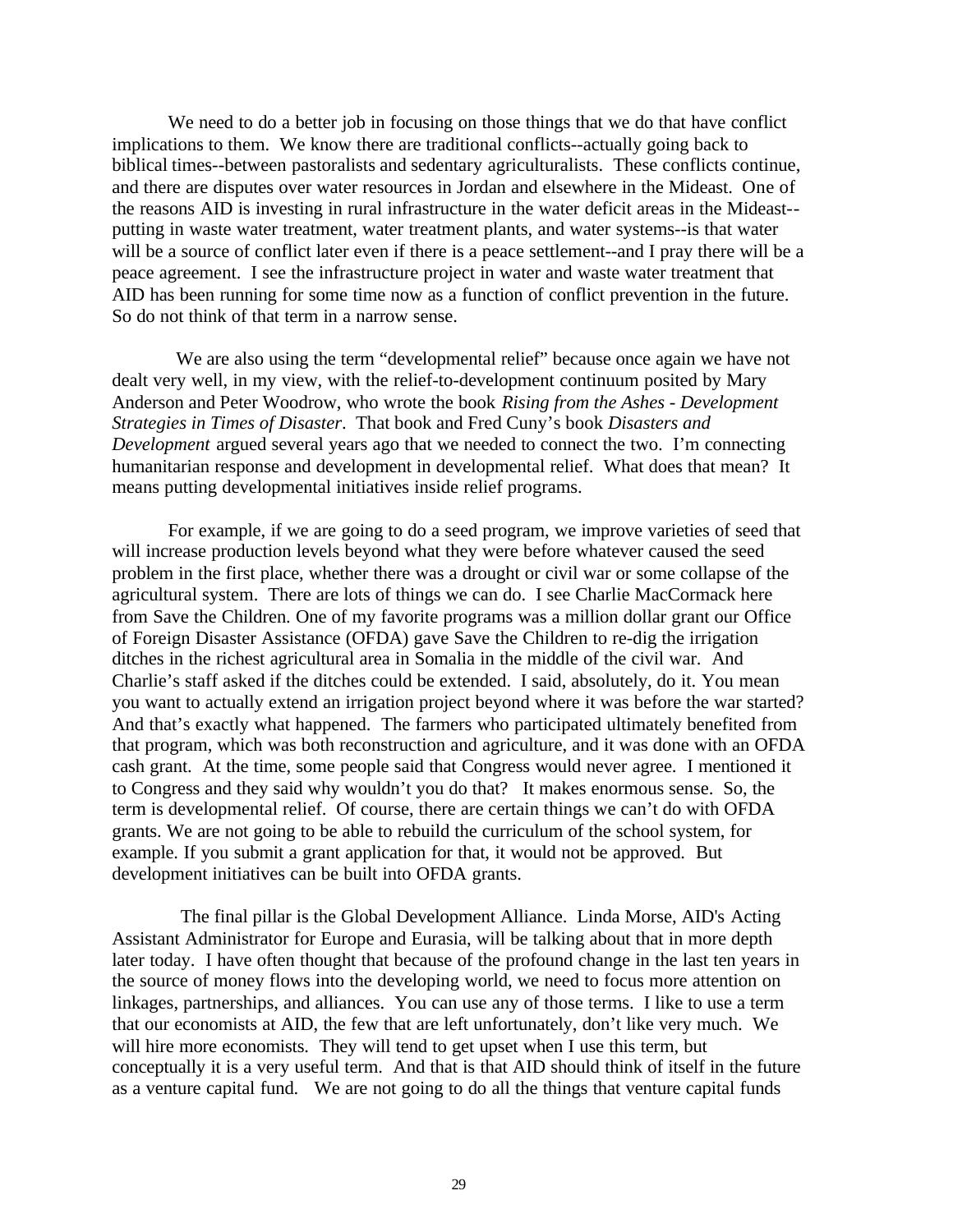do. AID tends not to take many risks nowadays because we suffer so much criticism when things fail. But there are some things we've done that have been spectacularly successful, and some that haven't worked. If you want to have an agency that innovates, you are going to have to have some failures. I've told that to Congress and I'm going to say it again. We are going to try some things that won't work and we will try some other things that will work very well for small amounts of money.

For example, Hernando DeSoto's institute on the informal sector in Peru was onehundred-percent AID funded. People don't know that or they'd talk about it. That's where he started, with AID. Now that was a small investment by the AID mission in Peru many years ago that has caused a revolution in Latin America. DeSoto's group just briefed Hosni Mubarak on the informal sector in Egypt. Aerial photographs showed that houses were being built on agricultural lands. The problem was that all those settlements were illegal and the people had no equity in their houses. Since they didn't own titles, people couldn't transfer the houses. This affects the investment of the country as well as the disparity of wealth in the country. The idea of stimulating the economy through the informal sector started with an AID investment fifteen years ago, and it has been a spectacular success. We are talking with Hernando about how we can expand this to other countries that have the same dysfunctional regulatory system over smallholder property.

So, we are going to focus more on how we can make investments with NGOs and PVOs, with private markets, with foundations. There are a lot of new hi-tech foundations, not quite as big as they were eight or ten months ago when the stock market was doing better, but there still is a lot of money in those accounts and many of those foundations want to work with us. The Bill and Melinda Gates Foundation has placed a senior health person in AID, and Gates Foundation money is being programmed alongside our money in that sector. That's how Bill Gates wanted it. He doesn't want to have a field organization. He wants to program through existing mechanisms, and I know he is working with the NGO community as well. You will hear more about the Global Development Alliance later in the program. That is the fourth pillar. We are debating now how to structure it to inform AID's work. We do these alliances now. We just don't do them in terms of scale and in terms of systematizing AID's investments and expertise. We have developed a dozen very successful partnerships using this model. We have not done it on a very large scale and that's what we propose to do now.

 I would like to say something about terminology. I am not going to use the term "sustainable development." That is an arcane term that only NGOs and PVOs, AID staff, and UN agencies know. The rest of the world doesn't know what we are talking about. If you have to explain it, you have already lost the battle. If you say you are doing global health programs, people know what that is; everybody knows what health means in a general sense. When you say conflict prevention, intuitively people know what that means: you want to stop wars that are already started, you want to prevent them from happening. If you have to constantly explain what the terms mean, you are walling out the American people, and the media, and people in the private sector. The word "development" in the United States means raising money for private charity. That's what that word means. You and I know what we mean by it, but it is just not a term that makes it easy for other people to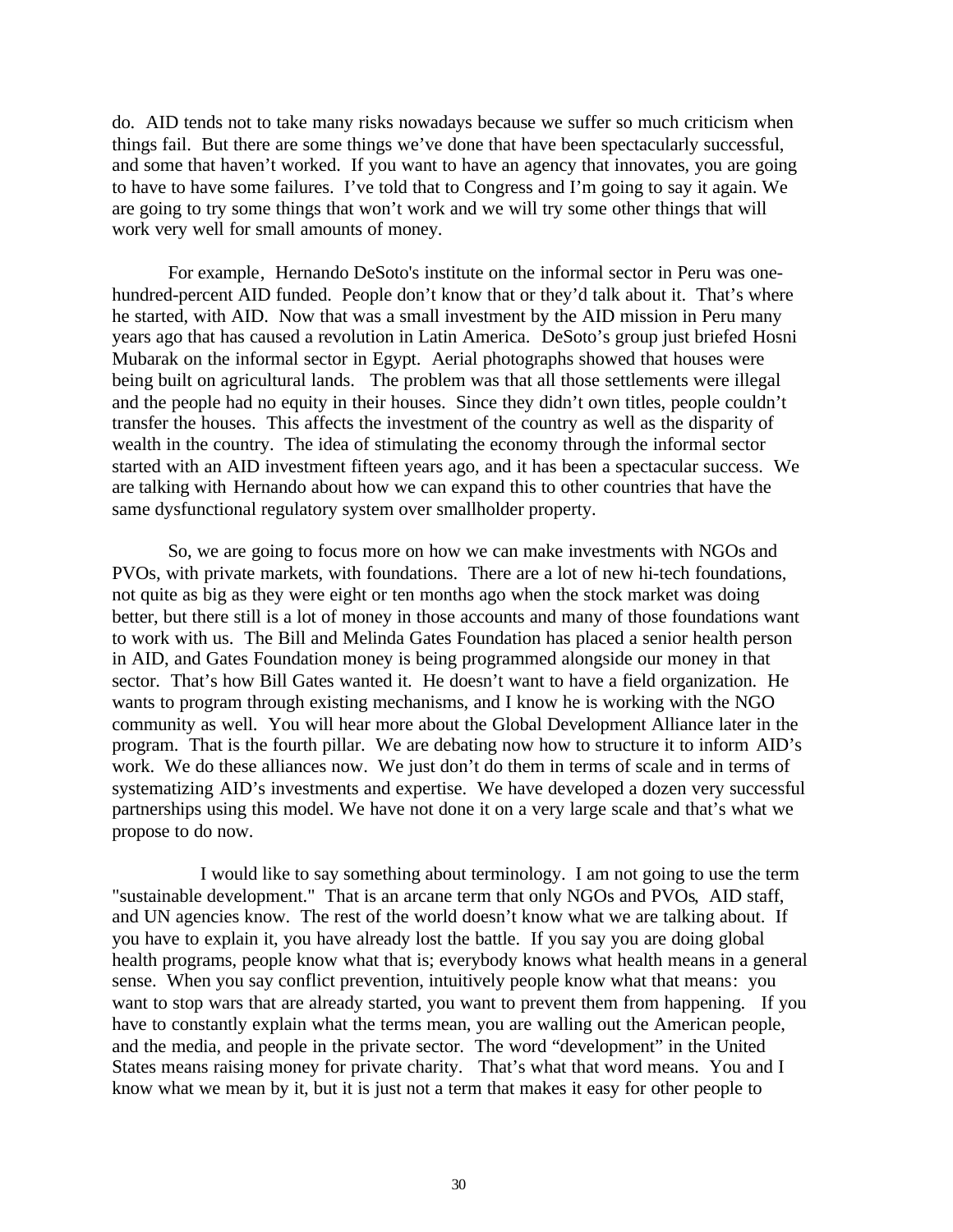understand what we do. If you explain that we do economic growth, we do agriculture, we do environmental programs, we do micro-enterprise programs, we perform all of these different functions, people intuitively know what we do. I am going to focus our attention more on what we do, rather than use these generic terms that I think are difficult for people to understand.

 The final thing I want to say has to do with our central management systems. I am very interested in management as a pure science. I think part of the reason that Congress- in both parties across ideologies--has had trouble with AID is that we have not focused enough attention on our central management. Our procurement systems, our personnel systems, our financial accounting systems and our management information systems are not functioning well. Now is that the career staff's fault? No, it is not. They did not create these systems. Some of them were imposed statutorily on us. The systems have developed over the years. They required political leadership to create in the first place, and they require political leadership to change. This will have to happen at my level, so I'm going to be meeting once a week, or once every two weeks depending on my travel schedule, with each of the heads of those four functions of AID until we get them right. But we have to realize that these systems compete with each other in certain ways. Everybody wants certain things out of these systems. Obviously, those of you in the audience today are probably affected more by the procurement system than by any of the others, but those other systems affect you too, even if it is not apparent. The people we hire obviously affects your work as our employees manage your grants, cooperative agreements, or contracts. Our personnel system affects you too. Are there agronomists left in AID? We used to have two hundred fiftythree agronomists fifteen years ago. We had forty when I started a month ago. We have forty-eight now because we just hired eight more. Our technical workforce has decreased except in the health area, where we have maintained our strength.

 If you try to optimize the best, most desirable characteristics of each of these systems, you will end up with a more dysfunctional system. Why? Because some characteristics are mutually exclusive--that is, you can't do more in one area without doing less of something else that optimizes another characteristic. For example, in procurement, if we try to increase the access of smaller groups, we will have longer processing time periods, because smaller groups cannot compete with the large groups in the timeframes we have now. I favor more competition and greater inclusiveness, but this will affect efficiency and the length of time that it takes to process awards. We have to think through those issues to decide how we want the system to function best. Improving all of these systems is what I will focus on.

 We have a Secretary of State and a President who are very supportive of what we are doing. There will always be some tension between AID and the State Department because our work has a longer-term perspective. Theirs is necessarily shorter-term. State must deal with immediate crises and events. The tension does not mean that AID and State will always be at odds; it means that we have to understand our different perspectives, different timeframes, and different level and kinds of expertise. Overall, our relationship is positive. I am looking forward to the next three or four years, perhaps eight years, and I look forward to working with all of you. Thank you very much.